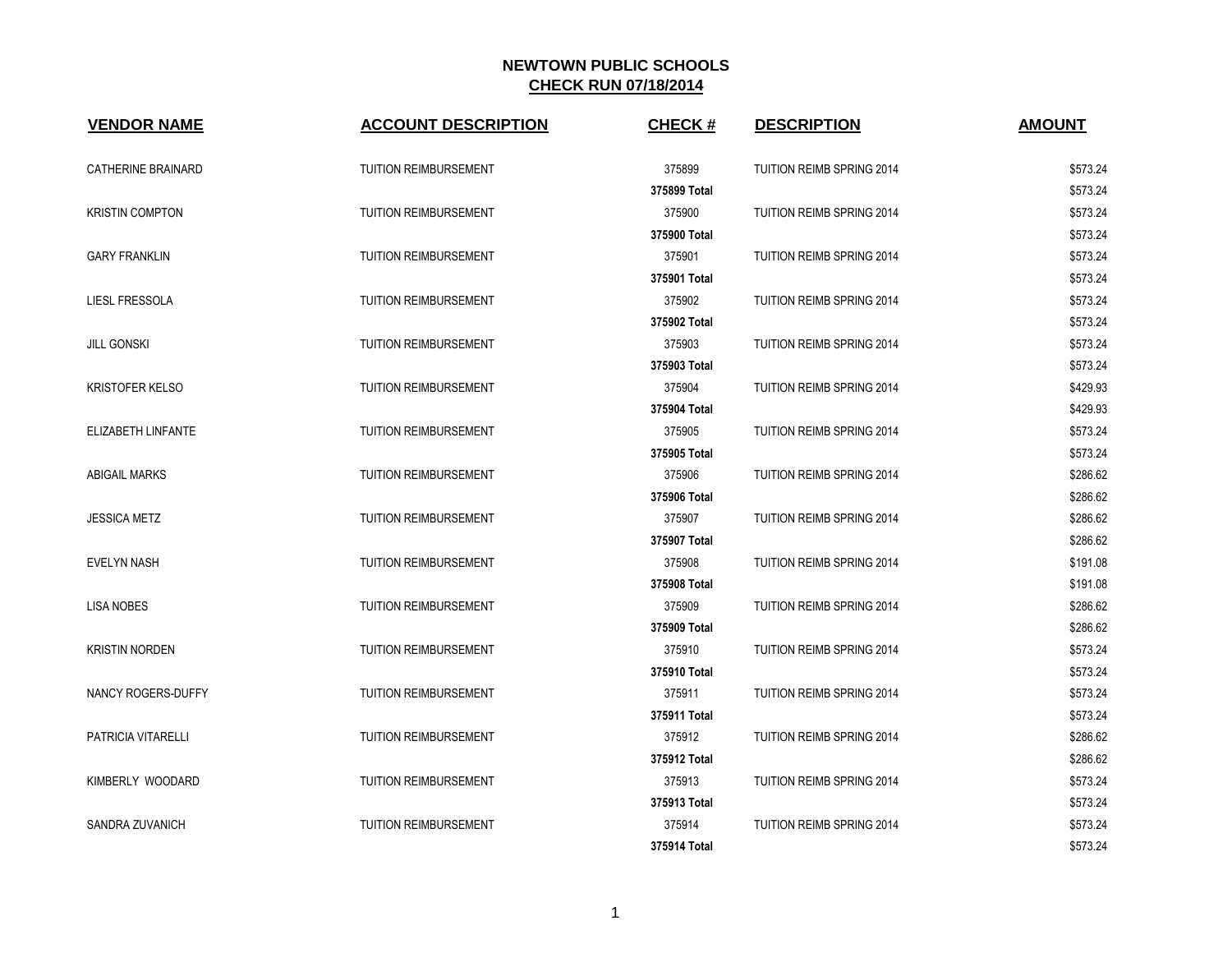| <b>VENDOR NAME</b>                 | <b>ACCOUNT DESCRIPTION</b>      | <b>CHECK#</b> | <b>DESCRIPTION</b>                        | <b>AMOUNT</b> |
|------------------------------------|---------------------------------|---------------|-------------------------------------------|---------------|
| ADVANCED SECURITY TECHNOLOGIES INC | <b>EMERGENCY REPAIRS - HOM.</b> | 375915        | MAIN ENTRANCE DOOR REPAIR - HOM           | \$135.00      |
|                                    | <b>EMERGENCY REPAIRS - H.S.</b> | 375915        | MAGLOCK REPAIR STAIRWELL 3 DOOR - NHS     | \$514.50      |
|                                    |                                 | 375915 Total  |                                           | \$649.50      |
| <b>AIRGAS EAST</b>                 | <b>EQUIP RENTAL - B&amp;G</b>   | 375916        | <b>RENT CYL ASSOR GAS</b>                 | \$58.00       |
|                                    |                                 | 375916 Total  |                                           | \$58.00       |
| ALARMS BY PRECISION LLC            | <b>EMERGENCY REPAIRS - H.</b>   | 375917        | REMOVE EXTERIOR DOOR HANDLES - HAWL       | \$1,000.00    |
|                                    | EMERGENCY REPAIRS - S.H.        | 375917        | REMOVE EXTERIOR DOOR HANDLES - SH         | \$125.00      |
|                                    | <b>EMERGENCY REPAIRS - M.G.</b> | 375917        | REMOVE EXTERIOR DOOR HANDLES - MG         | \$1,625.00    |
|                                    | <b>EMERGENCY REPAIRS - HOM.</b> | 375917        | REMOVE EXTERIOR DOOR HANDLES - HOM        | \$1,625.00    |
|                                    | <b>EMERGENCY REPAIRS - RIS.</b> | 375917        | REMOVE EXTERIOR DOOR HANDLES - RIS        | \$1,875.00    |
|                                    | <b>EMERGENCY REPAIRS - M.S.</b> | 375917        | REMOVE EXTERIOR DOOR HANDLES - NMS        | \$1,375.00    |
|                                    | <b>EMERGENCY REPAIRS - H.S.</b> | 375917        | REMOVE EXTERIOR DOOR HANDLES - NHS        | \$4,000.00    |
|                                    | <b>EMERGENCY REPAIRS - S.H.</b> | 375917        | REPAIR BROKEN DOOR CLOSER - SH            | \$187.50      |
|                                    | <b>EMERGENCY REPAIRS - H.S.</b> | 375917        | TROUBLE SHOOT ALARM PANEL TROUBLE - NHS   | \$312.50      |
|                                    | <b>EMERGENCY REPAIRS - H.S.</b> | 375917        | TROUBLE SHOOT ALARM PANEL TROUBLE - NHS   | \$1,250.00    |
|                                    | <b>EMERGENCY REPAIRS - HOM.</b> | 375917        | INSTALL MOTION DETECTOR & BOSH LONG.      | \$375.00      |
|                                    | <b>EMERGENCY REPAIRS - GEN.</b> | 375917        | EMERG SERV CALL TO OPEN DESK LOCK         | \$187.50      |
|                                    |                                 | 375917 Total  |                                           | \$13,937.50   |
| ALL ABOUT YOU HOME CARE SERVICES   | PROF. SERV. - HEALTH ELEM/RIS   | 375918        | LPN SERVICES STARR PROGRAM                | \$1,278.75    |
|                                    |                                 | 375918 Total  |                                           | \$1,278.75    |
| ALL-STAR TRANSPORTATION LLC        | STUDENT TRAVEL - CLASSROOM      | 375919        | LIFE SKILLS TRANSPORTATION- SCIENCE TRANS | \$570.00      |
|                                    | STUDENT TRAVEL - CLASSROOM      | 375919        | LIFE SKILLS TRANSPORTATION- SCIENCE TRANS | \$433.50      |
|                                    | STUDENT TRAVEL - CLASSROOM      | 375919        | LIFE SKILLS TRANSPORTATION- SCIENCE TRANS | \$260.00      |
|                                    | STUDENT TRAVEL - CLASSROOM      | 375919        | LIFE SKILLS TRANSPORTATION- SCIENCE TRANS | \$285.00      |
|                                    | STUDENT TRAVEL - CLASSROOM      | 375919        | LIFE SKILLS TRANSPORTATION- SCIENCE TRANS | \$630.00      |
|                                    |                                 | 375919 Total  |                                           | \$2,178.50    |
| ALTUS POWER FUNDS, LLC SERIES II   | ELECTRICITY - M.S.              | 375920        | <b>SOLAR POWER</b>                        | \$2,241.70    |
|                                    |                                 | 375920 Total  |                                           | \$2,241.70    |
| AMERICAN RED CROSS                 | STAFF TRAIN. - HEALTH ADMIN.    | 375921        | CPR/FIRST AID & AED TRAINING 2013/14      | \$494.00      |
|                                    |                                 | 375921 Total  |                                           | \$494.00      |
| AQUARION WATER COMPANY OF CT       | WATER - H.                      | 375922        | JUNE WATER USAGE                          | \$297.56      |
|                                    | WATER - S.H.                    | 375922        | JUNE WATER USAGE                          | \$190.72      |
|                                    | WATER - M.G.                    | 375922        | JUNE WATER USAGE                          | \$382.46      |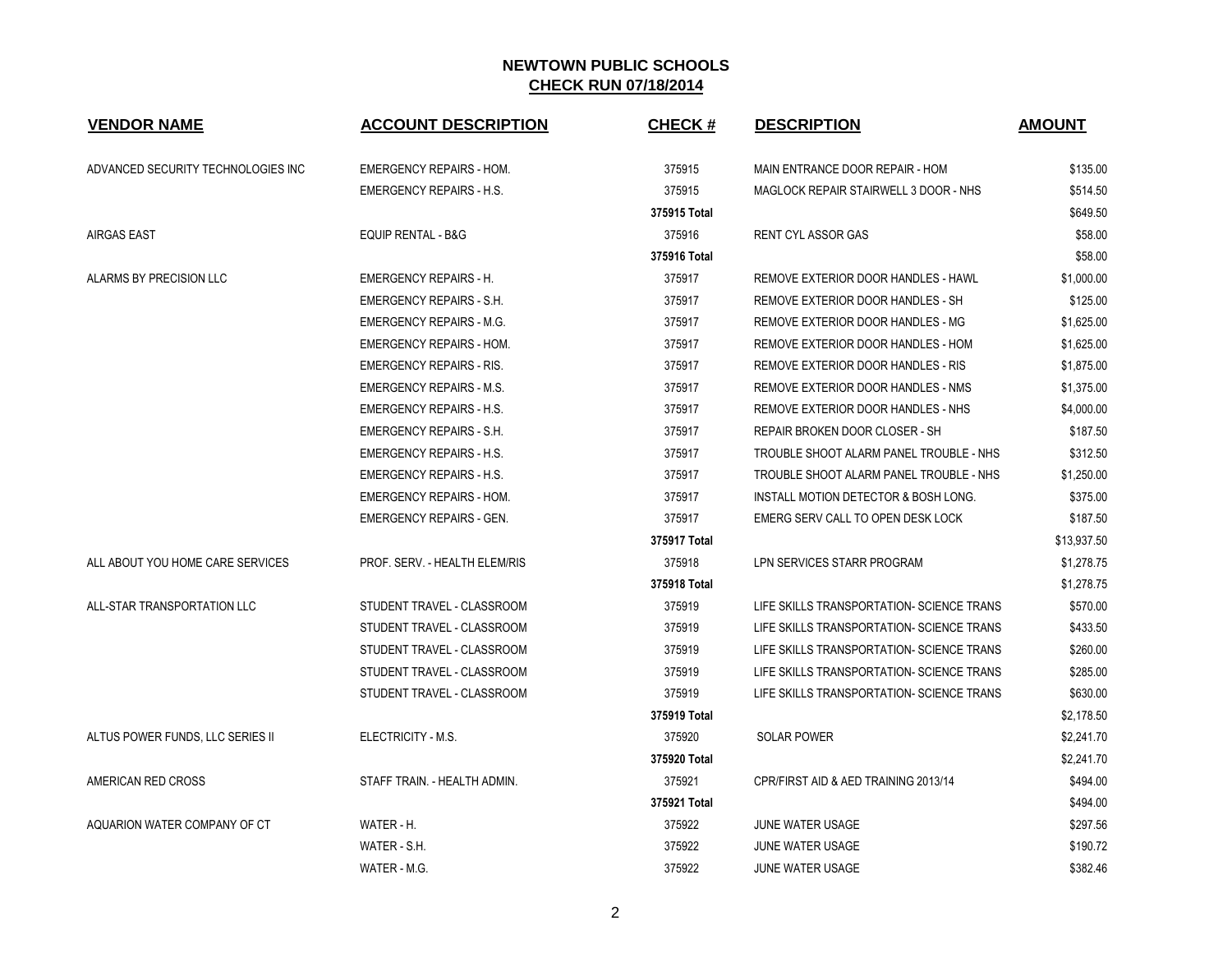| <b>VENDOR NAME</b>                 | <b>ACCOUNT DESCRIPTION</b>     | <b>CHECK#</b> | <b>DESCRIPTION</b>                               | <b>AMOUNT</b> |
|------------------------------------|--------------------------------|---------------|--------------------------------------------------|---------------|
| AQUARION WATER COMPANY OF CT       | WATER - M.G.                   | 375922        | JUNE WATER USAGE                                 | \$1,063.85    |
|                                    | WATER - M.S.                   | 375922        | JUNE WATER USAGE                                 | \$568.55      |
|                                    | WATER - H.S.                   | 375922        | JUNE WATER USAGE                                 | \$1,492.52    |
|                                    | WATER - H.S.                   | 375922        | JUNE WATER USAGE                                 | \$31.78       |
|                                    | WATER - H.S.                   | 375922        | JUNE WATER USAGE                                 | \$2,477.36    |
|                                    |                                | 375922 Total  |                                                  | \$6,504.80    |
| ASCOM HASLER/GE CAP PROG           | EQUIP RENTAL - ADMIN.          | 375923        | LEASE FOR FOLDING MACHINE 2013/14                | \$158.47      |
|                                    |                                | 375923 Total  |                                                  | \$158.47      |
| ASSOCIATED REFUSE HAULERS          | <b>REFUSE REMOVAL</b>          | 375924        | REFUSE DISPOSAL - ALL SCHOOLS 2013-2014          | \$7,289.39    |
|                                    | <b>REFUSE REMOVAL</b>          | 375924        | EXTRA DUMPSTER PICKUPS 2013-2014                 | \$58.00       |
|                                    | <b>REFUSE REMOVAL</b>          | 375924        | EXTRA DUMPSTER PICKUPS 2013-2014                 | \$172.00      |
|                                    | <b>REFUSE REMOVAL</b>          | 375924        | EXTRA DUMPSTER PICKUPS 2013-2014                 | \$80.00       |
|                                    | <b>REFUSE REMOVAL</b>          | 375924        | EXTRA DUMPSTER PICKUPS 2013-2014                 | \$154.00      |
|                                    | <b>REFUSE REMOVAL</b>          | 375924        | EXTRA DUMPSTER PICKUPS 2013-2014                 | \$244.00      |
|                                    | <b>REFUSE REMOVAL</b>          | 375924        | EXTRA DUMPSTER PICKUPS 2013-2014                 | \$118.00      |
|                                    | <b>REFUSE REMOVAL</b>          | 375924        | EXTRA DUMPSTER PICKUPS 2013-2014                 | \$305.00      |
|                                    |                                | 375924 Total  |                                                  | \$8,420.39    |
| AT&T                               | <b>TELEPHONE &amp; CABLE</b>   | 375925        | <b>SERVICES 2013/14</b>                          | \$112.72      |
|                                    |                                | 375925 Total  |                                                  | \$112.72      |
| ATRION NETWORKING CORPORATION      | REPAIRS - INFO. TECH.          | 375926        | Maintenance Switches, ASA , Gateway              | \$8,355.35    |
|                                    | CONTRACTED SERV. - INFO. TECH. | 375926        | Unity Software support, Infortel and Inform cast | \$22,000.00   |
|                                    |                                | 375926 Total  |                                                  | \$30,355.35   |
| <b>AVANTI DATA PRODUCTS</b>        | REPAIRS - INFO. TECH.          | 375927        | 1 HP Procurve 3800 48G POE switch                | \$12,955.00   |
|                                    | REPAIRS - INFO. TECH.          | 375927        | shipping                                         | \$38.00       |
|                                    | EQUIPMENT - INFO. TECH.        | 375927        | Stacking modules and cables                      | \$4,285.00    |
|                                    |                                | 375927 Total  |                                                  | \$17,278.00   |
| THE BEE PUBLISHING CO.             | ADVERTISING - BUS. SERV.       | 375928        | LEGAL AD FOR CLINICAL SERVICESJUNE 20 2014       | \$119.70      |
|                                    |                                | 375928 Total  |                                                  | \$119.70      |
| BERKSHIRE SEPTIC & PORTABLE TOILET | <b>EQUIP RENTAL - SPORTS</b>   | 375929        | PORTABLE TOILET FOR SCHOOL YEAR                  | \$240.00      |
|                                    |                                | 375929 Total  |                                                  | \$240.00      |
| THE BOOKSOURCE                     | TEXTBOOKS - CURR. DEVELOP.     | 375930        | Misc Titles to support Readers Workshop          | \$502.40      |
|                                    | TEXTBOOKS - CURR. DEVELOP.     | 375930        | Misc Titles to support Readers Workshop          | \$3,322.59    |
|                                    |                                | 375930 Total  |                                                  | \$3,824.99    |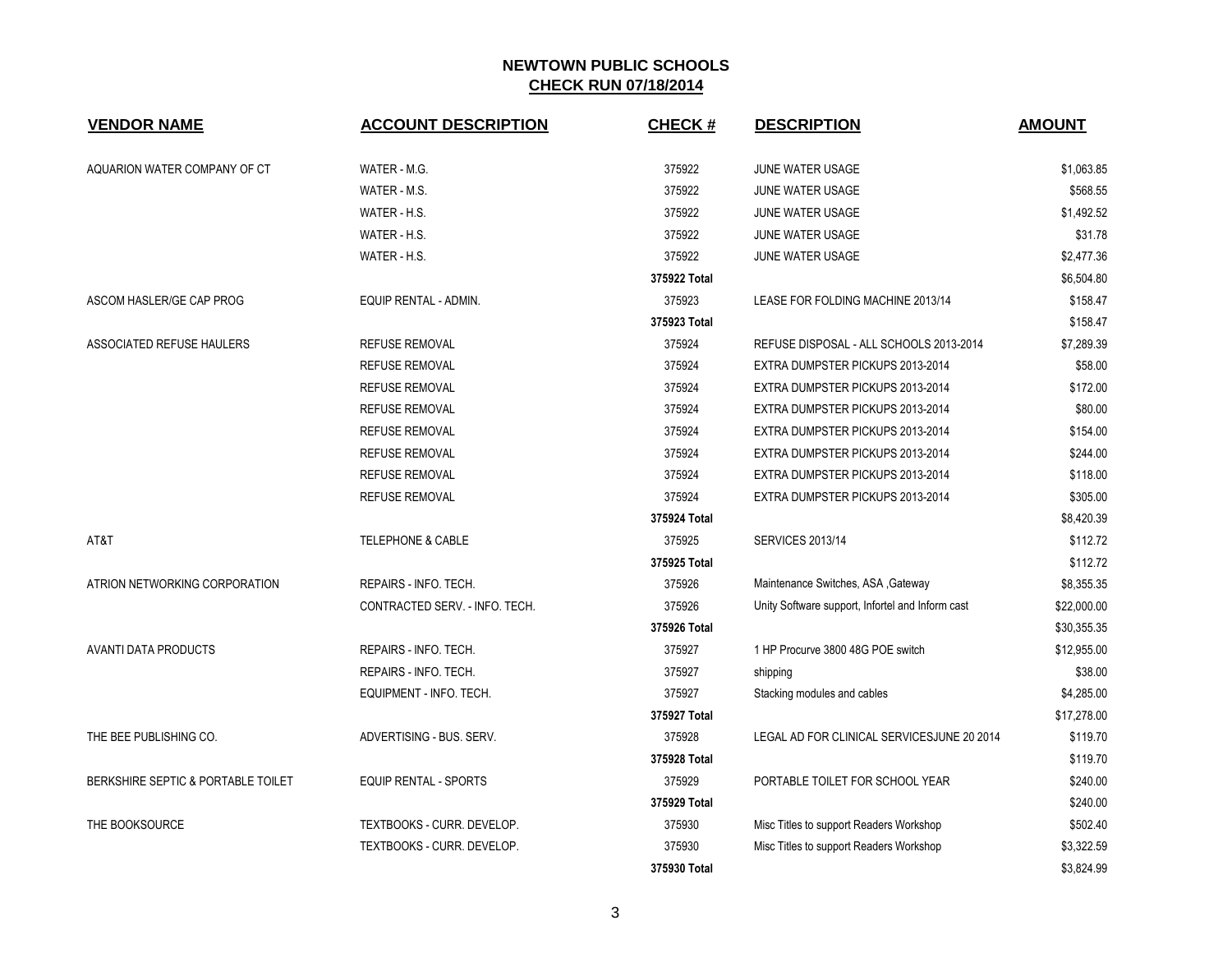| <b>VENDOR NAME</b>                   | <b>ACCOUNT DESCRIPTION</b>   | <b>CHECK#</b> | <b>DESCRIPTION</b>                                     | <b>AMOUNT</b> |
|--------------------------------------|------------------------------|---------------|--------------------------------------------------------|---------------|
| KATHLEEN M. BREMER                   | STAFF TRAVEL - CLASSROOM     | 375931        | <b>TRAVEL &amp; TOLLS</b>                              | \$182.58      |
|                                      |                              | 375931 Total  |                                                        | \$182.58      |
| BROOKS ENVIRONMENTAL CONSULTING LLC  | PROF. SERV. - B. & G.        | 375932        | ASBESTOS DESIGNATED PERSON 2013-2014                   | \$850.00      |
|                                      | PROF. SERV. - B. & G.        | 375932        | <b>NON-VIABLE MOLD</b>                                 | \$665.00      |
|                                      |                              | 375932 Total  |                                                        | \$1,515.00    |
| CBS LLC                              | REPAIRS - INFO. TECH.        | 375933        | Epson 470 Short Throw                                  | \$999.00      |
|                                      | REPAIRS - INFO. TECH.        | 375933        | VGA 3.5 Wall Plate and wire                            | \$180.00      |
|                                      | REPAIRS - INFO. TECH.        | 375933        | Full installation of new projector and Smart Speakers. | \$400.00      |
|                                      | REPAIRS - INFO. TECH.        | 375933        | Epson 470 Short Throw                                  | \$999.00      |
|                                      | REPAIRS - INFO. TECH.        | 375933        | VGA Wall Plate and Wire                                | \$180.00      |
|                                      | REPAIRS - INFO. TECH.        | 375933        | Full installation of new projector & Smart speakers.   | \$400.00      |
|                                      |                              | 375933 Total  |                                                        | \$3,158.00    |
| <b>CCM SERVICES LLC</b>              | ELECTRICITY - H.S.           | 375934        | <b>BROKERAGE FEE</b>                                   | \$1,109.00    |
|                                      |                              | 375934 Total  |                                                        | \$1,109.00    |
| <b>CHARTER COMMUNICATIONS</b>        | <b>TELEPHONE &amp; CABLE</b> | 375935        | <b>SERVICES 2013/14</b>                                | \$2,444.79    |
|                                      |                              | 375935 Total  |                                                        | \$2,444.79    |
| CHESTER TECHNICAL SERVICES INC.      | REPAIRS - WORLD LANG.        | 375936        | CLEANING & REPAIR OF LANGUAGE LAB                      | \$3,000.00    |
|                                      |                              | 375936 Total  |                                                        | \$3,000.00    |
| CONN JUNIOR REPUBLIC INC             | TUITION - OUT-OF-DISTRICT    | 375937        | TUITION - OUT-OF-DISTRICT                              | \$13,792.20   |
|                                      | TUITION - OUT-OF-DISTRICT    | 375937        | TUITION - OUT-OF-DISTRICT                              | \$4,219.88    |
|                                      | TUITION - OUT-OF-DISTRICT    | 375937        | TUITION - OUT-OF-DISTRICT                              | \$300.00      |
|                                      | TUITION - OUT-OF-DISTRICT    | 375937        | TUITION - OUT-OF-DISTRICT                              | \$2,863.49    |
|                                      | TUITION - OUT-OF-DISTRICT    | 375937        | TUITION - OUT-OF-DISTRICT                              | \$225.00      |
|                                      | TUITION - OUT-OF-DISTRICT    | 375937        | TUITION - OUT-OF-DISTRICT                              | \$4,597.40    |
|                                      |                              | 375937 Total  |                                                        | \$25,997.97   |
| <b>CONNECTICUT LIGHT &amp; POWER</b> | ELECTRICITY - RIS.           | 375938        | <b>RIS ELECTRICITY</b>                                 | \$11,310.21   |
|                                      | ELECTRICITY - M.S.           | 375938        | <b>MS PARKING LOT LIGHTS</b>                           | \$214.95      |
|                                      | ELECTRICITY - H.S.           | 375938        | HS ELECTRICITY                                         | \$28,694.24   |
|                                      |                              | 375938 Total  |                                                        | \$40,219.40   |
| <b>JENNA CONNORS</b>                 | INSTR. SUPPLIES - CLASSROOM  | 375939        | <b>SCI SUPPLIES</b>                                    | \$96.63       |
|                                      | MEMBERSHIPS - CLASSROOM      | 375939        | <b>ATOMIC MEMBERSHIP</b>                               | \$25.00       |
|                                      |                              | 375939 Total  |                                                        | \$121.63      |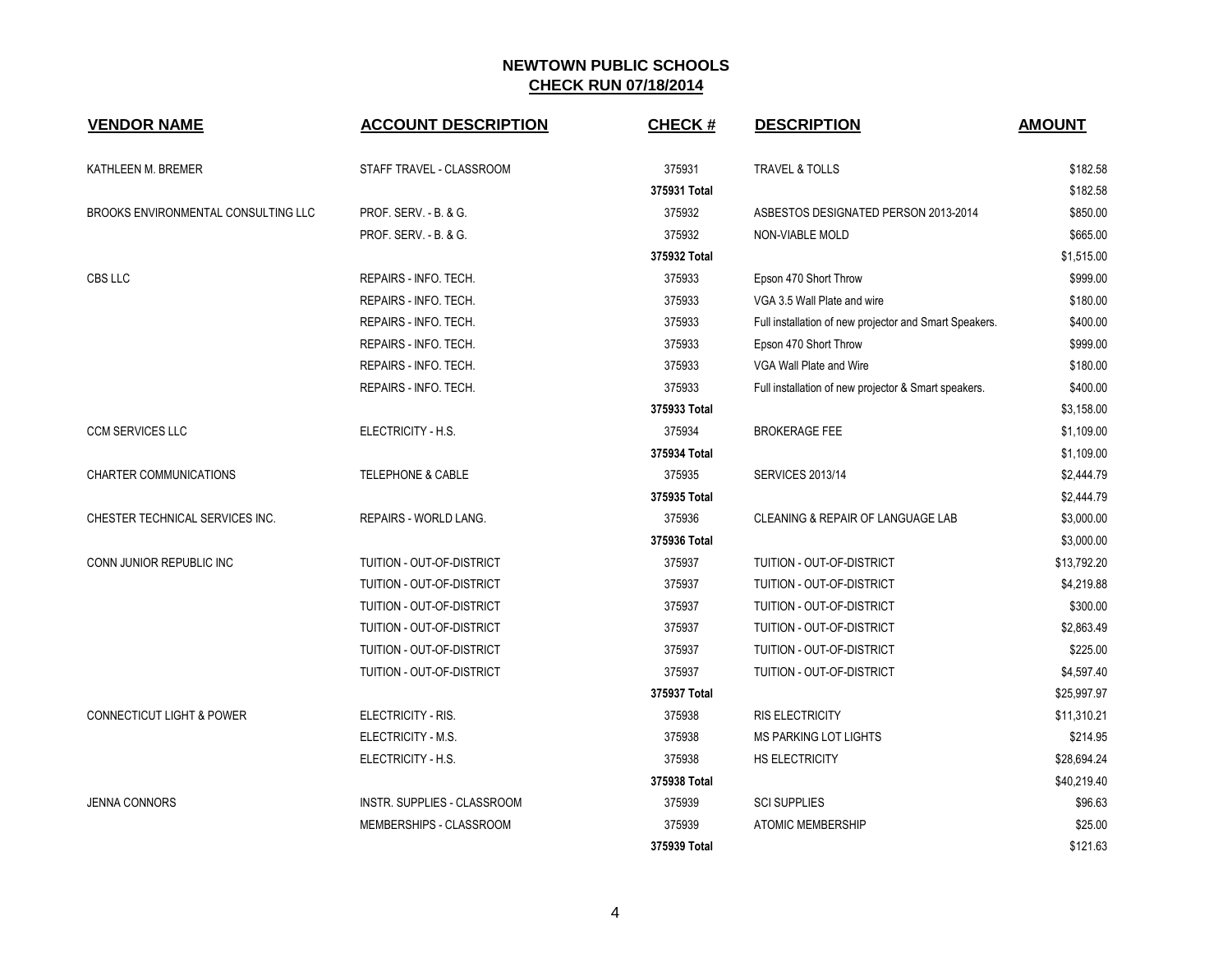| <b>VENDOR NAME</b>                     | <b>ACCOUNT DESCRIPTION</b>         | <b>CHECK#</b> | <b>DESCRIPTION</b>                      | <b>AMOUNT</b> |
|----------------------------------------|------------------------------------|---------------|-----------------------------------------|---------------|
| <b>CREC</b>                            | REPAIRS - SP/HEAR.                 | 375940        | CONSULTING TEACHER SERVICES 2013/14     | \$1,957.96    |
|                                        |                                    | 375940 Total  |                                         | \$1,957.96    |
| <b>CROWN TROPHY</b>                    | PRINTING - CLASSROOM               | 375941        | For engraving of plaques for 2013,      | \$186.00      |
|                                        |                                    | 375941 Total  |                                         | \$186.00      |
| <b>CRYSTAL ROCK</b>                    | INSTR. SUPPLIES - CLASSROOM        | 375942        | Delivery of 15 5-gallon Water Bottles   | \$72.00       |
|                                        | <b>INSTR. SUPPLIES - CLASSROOM</b> | 375942        | Nine months rental of water cooler/     | \$3.00        |
|                                        |                                    | 375942 Total  |                                         | \$75.00       |
| CUTTING EDGE HOME SERVICES LLC         | <b>B&amp;G CONTRACTED SERV.</b>    | 375943        | GRASS CUTTING (JUNE) - RIS              | \$270.00      |
|                                        |                                    | 375943 Total  |                                         | \$270.00      |
| M.J. DALY, LLC                         | <b>B&amp;G CONTRACTED SERV.</b>    | 375944        | <b>QUARTERLY SPRINKLER INSPECTIONS</b>  | \$849.00      |
|                                        | <b>B&amp;G CONTRACTED SERV.</b>    | 375944        | <b>QUARTERLY SPRINKLER INSPECTIONS</b>  | \$660.00      |
|                                        | <b>B&amp;G CONTRACTED SERV.</b>    | 375944        | <b>QUARTERLY SPRINKLER INSPECTIONS</b>  | \$460.00      |
|                                        |                                    | 375944 Total  |                                         | \$1,969.00    |
| DELAWARE VALLEY WHOLESALE FLORIST INC. | OFF. SUPPLIES - ADMIN.             | 375945        | GREEN FOLIAGE AND PLANTS FOR GRADUATION | \$296.83      |
|                                        |                                    | 375945 Total  |                                         | \$296.83      |
| <b>DIRECT ENERGY BUSINESS</b>          | ELECTRICITY - H.                   | 375946        | JUNE - HAW ELECTRIC SUPPLY              | \$2,324.48    |
|                                        | ELECTRICITY - S.H.                 | 375946        | JUNE - SHS PARKING LOT LIGHTS           | \$27.34       |
|                                        | ELECTRICITY - S.H.                 | 375946        | JUNE - SHS PARKING LOT LIGHTS           | \$6.49        |
|                                        | ELECTRICITY - M.G.                 | 375946        | JUNE - MG ELECTRIC SUPPLY               | \$18.23       |
|                                        | ELECTRICITY - M.G.                 | 375946        | JUNE - MG ELECTRIC SUPPLY               | \$1,908.07    |
|                                        | ELECTRICITY - RIS.                 | 375946        | JUNE - RIS ELECTRIC SUPPLY              | \$11,627.97   |
|                                        | ELECTRICITY - RIS.                 | 375946        | JUNE - RIS ELECTRIC SUPPLY              | \$13,081.36   |
|                                        | ELECTRICITY - M.S.                 | 375946        | JUNE - MS PARKING LOT LIGHTS            | \$9.12        |
|                                        | ELECTRICITY - M.S.                 | 375946        | JUNE - MS PARKING LOT LIGHTS            | \$11.38       |
|                                        | ELECTRICITY - M.S.                 | 375946        | <b>JUNE - MS PARKING LOT LIGHTS</b>     | \$6.49        |
|                                        | ELECTRICITY - M.S.                 | 375946        | JUNE - MS PARKING LOT LIGHTS            | \$72.09       |
|                                        | ELECTRICITY - H.S.                 | 375946        | JUNE - HS ELECTRIC SUPPLY               | \$4.74        |
|                                        | ELECTRICITY - H.S.                 | 375946        | <b>JUNE - HS IRRIGATION &amp; SNACK</b> | \$1.55        |
|                                        |                                    | 375946 Total  |                                         | \$29,099.31   |
| <b>DIRECT ENERGY BUSINESS</b>          | PROPANE & NATURAL GAS - M.S.       | 375947        | GAS JUNE 2014                           | \$170.70      |
|                                        | PROPANE & NATURAL GAS - M.S.       | 375947        | GAS JUNE 2014                           | \$10.41       |
|                                        |                                    | 375947 Total  |                                         | \$181.11      |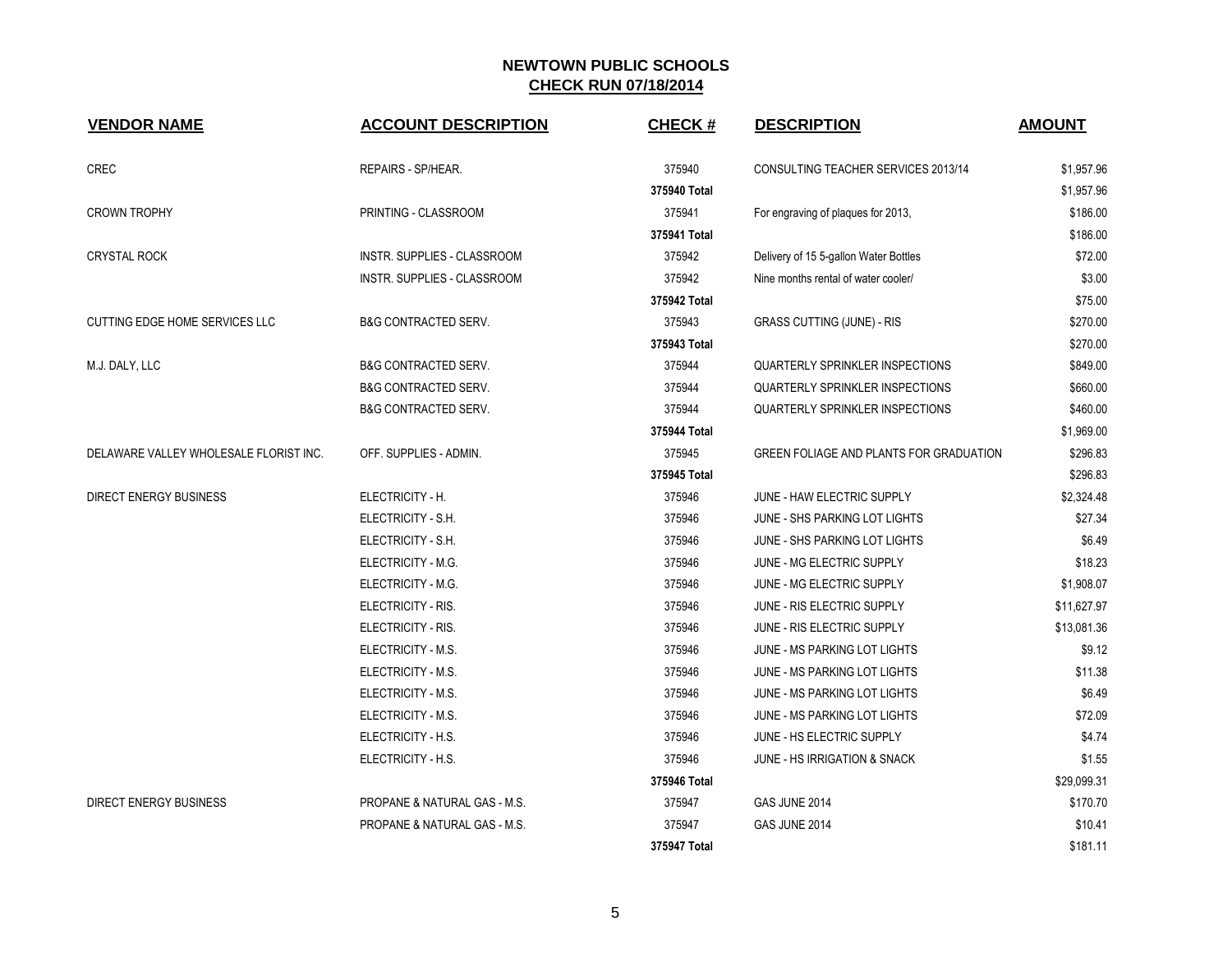| <b>VENDOR NAME</b>             | <b>ACCOUNT DESCRIPTION</b>       | <b>CHECK#</b> | <b>DESCRIPTION</b>                                     | <b>AMOUNT</b> |
|--------------------------------|----------------------------------|---------------|--------------------------------------------------------|---------------|
|                                |                                  |               |                                                        |               |
| DON JOHNSTON INCORPORATED      | INSTR. SUPPLIES - SP. ED. PREK-8 | 375948        | SOLO UNLTD LICENSE UPDATE                              | \$1,806.00    |
|                                | INSTR. SUPPLIES - SP. ED. PREK-8 | 375948        | <b>SHIPPING</b>                                        | \$20.00       |
|                                |                                  | 375948 Total  |                                                        | \$1,826.00    |
| <b>DIANE DUTCHICK</b>          | STAFF TRAVEL - CLASSROOM         | 375949        | PARKING FEE CLASS TRIP                                 | \$25.00       |
|                                |                                  | 375949 Total  |                                                        | \$25.00       |
| <b>EAST RIVER ENERGY INC.</b>  | FUEL OIL - M.G.                  | 375950        | OIL FOR MIDDLE GATE - 1,800 GALLONS                    | \$5,695.02    |
|                                |                                  | 375950 Total  |                                                        | \$5,695.02    |
|                                | FUEL FOR VEHICLES - TRANS.       | 375951        | 14,812 GALLONS DIESEL                                  | \$15,928.82   |
|                                |                                  | 375951 Total  |                                                        | \$15,928.82   |
| <b>EASTERN WATER SOLUTIONS</b> | <b>B&amp;G CONTRACTED SERV.</b>  | 375952        | <b>WATER TREATMENT - HOM</b>                           | \$492.18      |
|                                |                                  | 375952 Total  |                                                        | \$492.18      |
| CHRISTOPHER J. GEISSLER        | STAFF TRAIN. - CLASSROOM         | 375953        | SUPPLIES PROF. DEVELOP                                 | \$50.00       |
|                                |                                  | 375953 Total  |                                                        | \$50.00       |
| <b>GOPHER</b>                  | INSTR. SUPPLIES - CLASSROOM      | 375954        | Segmented Jump Ropes Item #GX11-672 8L yellow          | \$95.70       |
|                                | INSTR. SUPPLIES - CLASSROOM      | 375954        | Double Dutch Jump rope Item #GX41-032 14L Green        | \$89.70       |
|                                | INSTR. SUPPLIES - CLASSROOM      | 375954        | Basketballs Item #GX61-196 Size 5 Junior Set of 6      | \$59.95       |
|                                | INSTR. SUPPLIES - CLASSROOM      | 375954        | Footballs-Ultra Play Footballs -Rainbow Set 6          | \$149.90      |
|                                | INSTR. SUPPLIES - CLASSROOM      | 375954        | Playground Balls-Rainbow Set of 6 8.5 dia              | \$164.85      |
|                                | INSTR. SUPPLIES - CLASSROOM      | 375954        | Soccer Balls - Rainbow Victory Item #GX62-042 Set of 6 | \$89.95       |
|                                | INSTR. SUPPLIES - CLASSROOM      | 375954        | Rainbow Sky Blazer Set of 6 Item #GX20-814 Recess      | \$19.95       |
|                                | INSTR. SUPPLIES - CLASSROOM      | 375954        | Dura Hoop Plus Set of 12 Item #GX43-508 30 dia         | \$69.95       |
|                                | INSTR. SUPPLIES - CLASSROOM      | 375954        | Cones-Rainbow ProTuff Half Cones Item #GX93-011        | \$34.95       |
|                                | INSTR. SUPPLIES - CLASSROOM      | 375954        | Plastic Cones Screaming Orange Set of 6                | \$19.95       |
|                                | INSTR. SUPPLIES - CLASSROOM      | 375954        | Ship/Hand                                              | \$135.11      |
|                                |                                  | 375954 Total  |                                                        | \$929.96      |
| GOVCONNECTION, INC.            | INSTR. SUPPLIES - P.E.           | 375955        | BLACK YIELD TONER CARTRIDGE-TN850                      | \$170.00      |
|                                | INSTR. SUPPLIES - info. Tech.    | 375955        | Fiber Patch cable LC-ST 50/125 Duplex MM 3M C2G        | \$207.00      |
|                                | INSTR. SUPPLIES - info. Tech.    | 375955        | Fiber Patch Cable LC-ST, 50/125 Duplex, Multimode      | \$173.50      |
|                                |                                  | 375955 Total  |                                                        | \$550.50      |
| <b>JULIE G. HAGGARD</b>        | STAFF TRAVEL - PUPIL SERV.       | 375956        | <b>STAFF TRAVEL</b>                                    | \$95.20       |
|                                | STAFF TRAVEL - PUPIL SERV.       | 375956        | <b>STAFF TRAVEL</b>                                    | \$15.46       |
|                                | STAFF TRAVEL - PUPIL SERV.       | 375956        | <b>STAFF TRAVEL</b>                                    | \$43.68       |
|                                | STAFF TRAVEL - PUPIL SERV.       | 375956        | <b>STAFF TRAVEL</b>                                    | \$20.94       |
|                                |                                  |               |                                                        |               |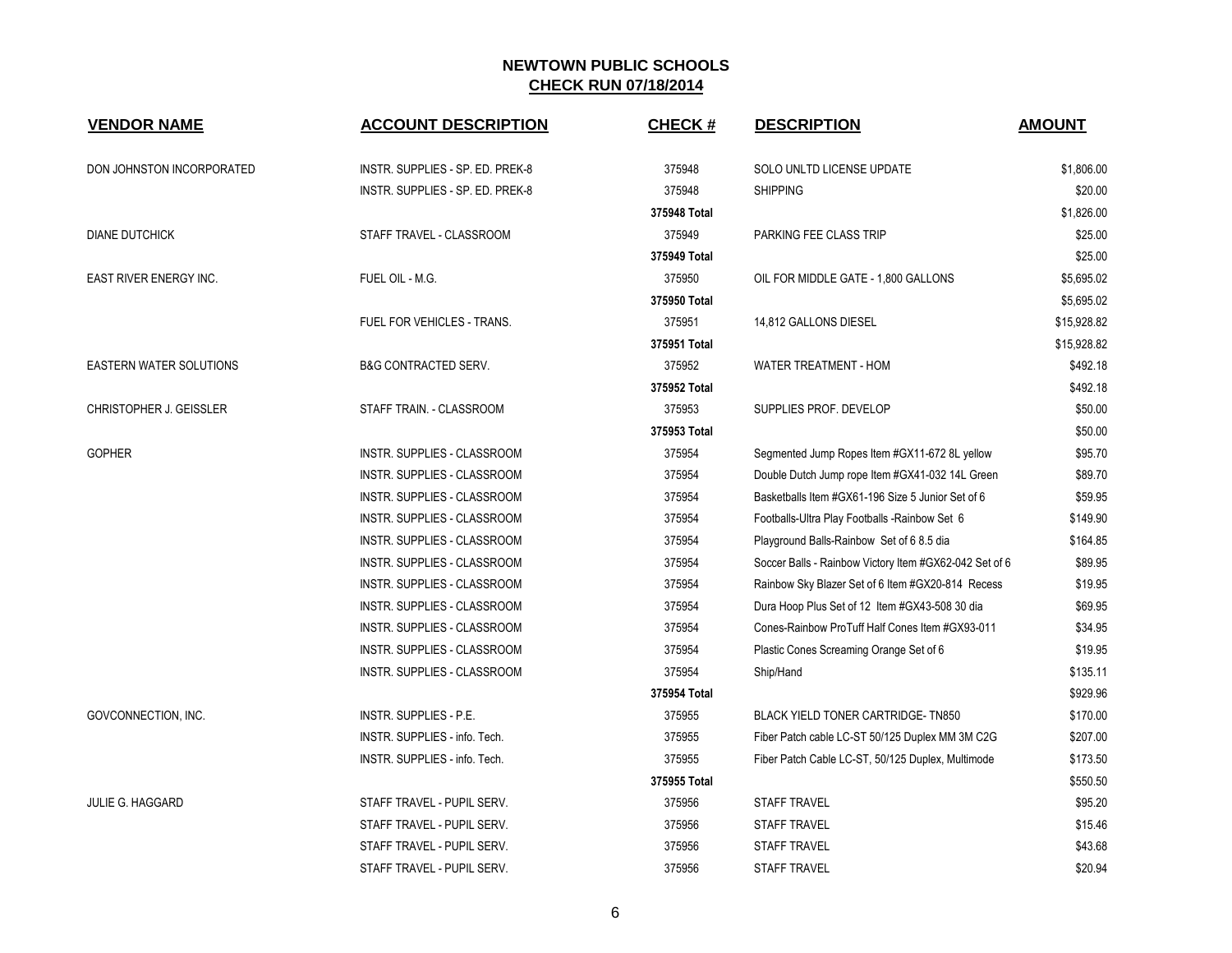| <b>VENDOR NAME</b>               | <b>ACCOUNT DESCRIPTION</b>          | <b>CHECK#</b> | <b>DESCRIPTION</b>                                | <b>AMOUNT</b> |
|----------------------------------|-------------------------------------|---------------|---------------------------------------------------|---------------|
| JULIE G. HAGGARD                 | STAFF TRAVEL - PUPIL SERV.          | 375956        | <b>STAFF TRAVEL</b>                               | \$272.83      |
|                                  |                                     | 375956 Total  |                                                   | \$448.11      |
| HAT CITY PAPER & SUPPLY CO.      | <b>B&amp;G SUPPLIES - CUSTODIAL</b> | 375957        | PAPER PRODUCTS / HAND SOAP (PER ESTIMATE)         | \$8.492.20    |
|                                  | <b>B&amp;G SUPPLIES - CUSTODIAL</b> | 375957        | PAPER TOWEL / TOILET PAPER (PER ESTIMATE)         | \$5,956.50    |
|                                  |                                     | 375957 Total  |                                                   | \$14,448.70   |
| HB COMMUNICATIONS INC.           | REPAIRS - INFO. TECH.               | 375958        | Optima - X306ST Short Throw Projector             | \$897.00      |
|                                  | REPAIRS - INFO. TECH.               | 375958        | Chief Universal Projector Bracket                 | \$160.00      |
|                                  | REPAIRS - INFO. TECH.               | 375958        | Labor to move existing ceiling mount pipe forward | \$770.00      |
|                                  |                                     | 375958 Total  |                                                   | \$1,827.00    |
| HERFF JONES, INC                 | PRINTING - ADMIN.                   | 375959        | <b>DIPLOMAS</b>                                   | \$1,249.65    |
|                                  | PRINTING - ADMIN.                   | 375959        | <b>DIPLOMAS</b>                                   | \$50.52       |
|                                  |                                     | 375959 Total  |                                                   | \$1,300.17    |
| HUGH'S MECHANICAL EQUIPTMENT LLC | <b>B&amp;G CONTRACTED SERV.</b>     | 375960        | UNDERGROUND FUEL TANK INSPECTION (JUN)            | \$1,350.00    |
|                                  |                                     | 375960 Total  |                                                   | \$1,350.00    |
| HUNTINGTON PAINT & WALLPAPER LLC | <b>B&amp;G SUPPLIES - MAINT.</b>    | 375961        | <b>AURA SEMI GLOSS</b>                            | \$620.75      |
|                                  |                                     | 375961 Total  |                                                   | \$620.75      |
| HUSSEY SEATING COMPANY           | <b>B&amp;G CONTRACTED SERV.</b>     | 375962        | GYM EQUIPMENT INSPECTION - SH                     | \$750.00      |
|                                  | <b>B&amp;G CONTRACTED SERV.</b>     | 375962        | BLEACHER REPAIR / RENO - RIS                      | \$950.00      |
|                                  | <b>B&amp;G CONTRACTED SERV.</b>     | 375962        | BLEACHER / BACKBOARD REPAIRS - NMS                | \$2,324.00    |
|                                  |                                     | 375962 Total  |                                                   | \$4,024.00    |
| <b>IRENE'S FLOWER SHOP</b>       | CONTRACTED SERV. - CLASSROOM        | 375963        | Podium flowers for Moving Up Ceremony             | \$172.95      |
|                                  | CONTRACTED SERV. - CLASSROOM        | 375963        | Podium flowers for Moving Up Ceremony             | \$155.00      |
|                                  |                                     | 375963 Total  |                                                   | \$327.95      |
| LYNN CARD COMPANY                | OFF. SUPPLIES - SUPER.              | 375964        | <b>LAMP OF LEARNING</b>                           | \$104.95      |
|                                  |                                     | 375964 Total  |                                                   | \$104.95      |
| <b>MAGNAKLEEN SERVICES LLC</b>   | <b>B&amp;G SUPPLIES - CUSTODIAL</b> | 375965        | MOP / RUG SERVICE (ALL SCHOOLS) - 2013-2014       | \$18.00       |
|                                  | <b>B&amp;G SUPPLIES - CUSTODIAL</b> | 375965        | MOP / RUG SERVICE (ALL SCHOOLS) - 2013-2014       | \$144.00      |
|                                  | <b>B&amp;G SUPPLIES - CUSTODIAL</b> | 375965        | MOP / RUG SERVICE (ALL SCHOOLS) - 2013-2014       | \$130.00      |
|                                  | <b>B&amp;G SUPPLIES - CUSTODIAL</b> | 375965        | MOP / RUG SERVICE (ALL SCHOOLS) - 2013-2014       | \$19.50       |
|                                  | <b>B&amp;G SUPPLIES - CUSTODIAL</b> | 375965        | MOP / RUG SERVICE (ALL SCHOOLS) - 2013-2014       | \$18.00       |
|                                  | <b>B&amp;G SUPPLIES - CUSTODIAL</b> | 375965        | MOP / RUG SERVICE (ALL SCHOOLS) - 2013-2014       | \$166.50      |
|                                  | <b>B&amp;G SUPPLIES - CUSTODIAL</b> | 375965        | MOP / RUG SERVICE (ALL SCHOOLS) - 2013-2014       | \$106.20      |
|                                  | <b>B&amp;G SUPPLIES - CUSTODIAL</b> | 375965        | MOP / RUG SERVICE (ALL SCHOOLS) - 2013-2014       | \$33.80       |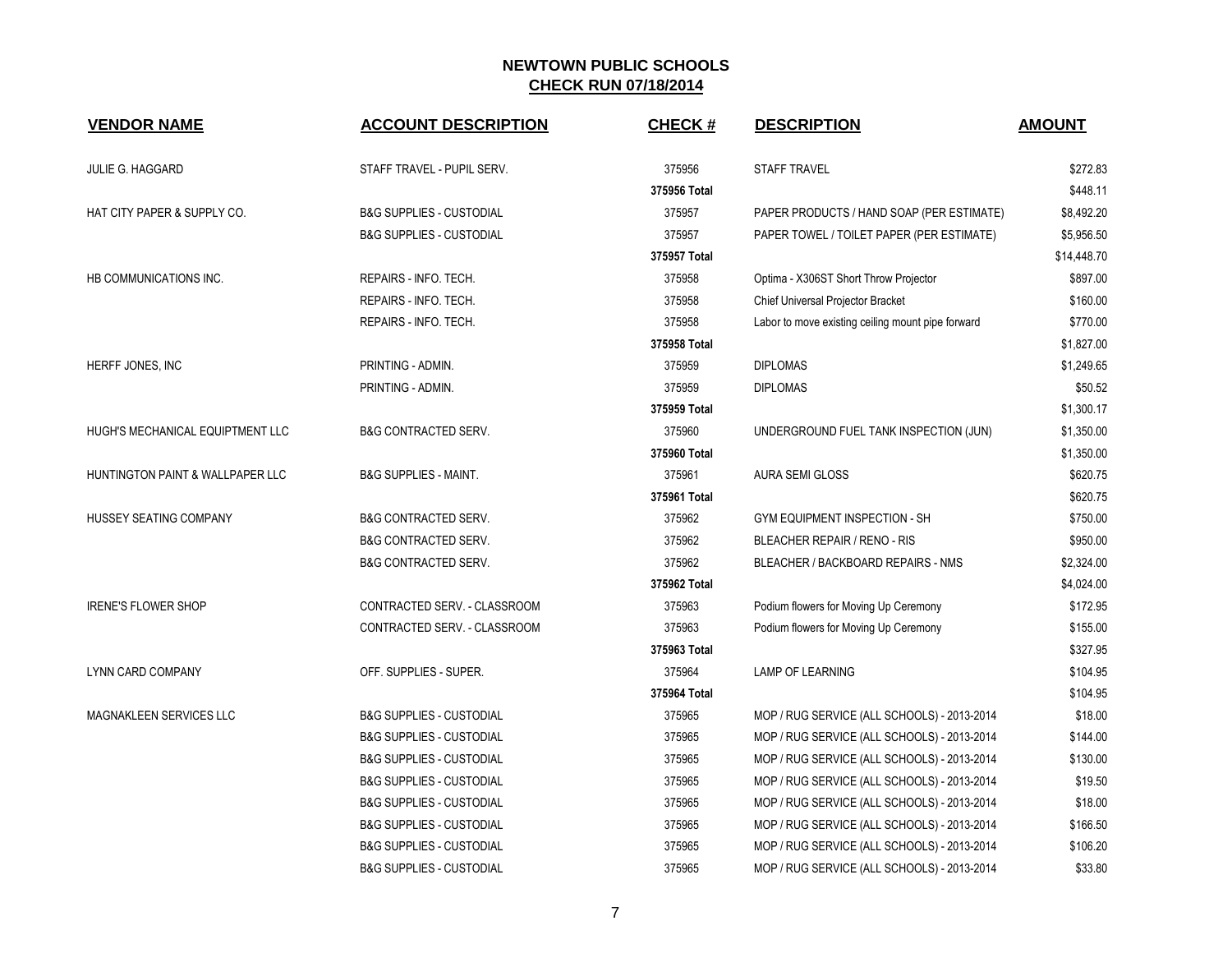| <b>VENDOR NAME</b>                       | <b>ACCOUNT DESCRIPTION</b>          | <b>CHECK#</b> | <b>DESCRIPTION</b>                          | <b>AMOUNT</b> |
|------------------------------------------|-------------------------------------|---------------|---------------------------------------------|---------------|
| <b>MAGNAKLEEN SERVICES LLC</b>           | <b>B&amp;G SUPPLIES - CUSTODIAL</b> | 375965        | MOP / RUG SERVICE (ALL SCHOOLS) - 2013-2014 | \$45.45       |
|                                          | <b>B&amp;G SUPPLIES - CUSTODIAL</b> | 375965        | MOP / RUG SERVICE (ALL SCHOOLS) - 2013-2014 | \$60.65       |
|                                          | <b>B&amp;G SUPPLIES - CUSTODIAL</b> | 375965        | MOP / RUG SERVICE (ALL SCHOOLS) - 2013-2014 | \$21.50       |
|                                          | <b>B&amp;G SUPPLIES - CUSTODIAL</b> | 375965        | MOP / RUG SERVICE (ALL SCHOOLS) - 2013-2014 | \$30.65       |
|                                          | <b>B&amp;G SUPPLIES - CUSTODIAL</b> | 375965        | MOP / RUG SERVICE (ALL SCHOOLS) - 2013-2014 | \$28.25       |
|                                          | <b>B&amp;G SUPPLIES - CUSTODIAL</b> | 375965        | MOP / RUG SERVICE (ALL SCHOOLS) - 2013-2014 | \$106.20      |
|                                          | <b>B&amp;G SUPPLIES - CUSTODIAL</b> | 375965        | MOP / RUG SERVICE (ALL SCHOOLS) - 2013-2014 | \$33.80       |
|                                          | <b>B&amp;G SUPPLIES - CUSTODIAL</b> | 375965        | MOP / RUG SERVICE (ALL SCHOOLS) - 2013-2014 | \$45.45       |
|                                          | <b>B&amp;G SUPPLIES - CUSTODIAL</b> | 375965        | MOP / RUG SERVICE (ALL SCHOOLS) - 2013-2014 | \$60.65       |
|                                          | <b>B&amp;G SUPPLIES - CUSTODIAL</b> | 375965        | MOP / RUG SERVICE (ALL SCHOOLS) - 2013-2014 | \$21.50       |
|                                          | <b>B&amp;G SUPPLIES - CUSTODIAL</b> | 375965        | MOP / RUG SERVICE (ALL SCHOOLS) - 2013-2014 | \$30.65       |
|                                          | <b>B&amp;G SUPPLIES - CUSTODIAL</b> | 375965        | MOP / RUG SERVICE (ALL SCHOOLS) - 2013-2014 | \$28.25       |
|                                          |                                     | 375965 Total  |                                             | \$1,149.00    |
| W.B. MASON., INC                         | OFF. SUPPLIES - BUS. SERV.          | 375966        | <b>SUPPLIES 2013/14</b>                     | (\$18.00)     |
|                                          | OFF. SUPPLIES - BUS. SERV.          | 375966        | <b>SUPPLIES 2013/14</b>                     | (\$18.00)     |
|                                          | OFF. SUPPLIES - BUS. SERV.          | 375966        | <b>SUPPLIES 2013/14</b>                     | \$34.47       |
|                                          | <b>B&amp;G SUPPLIES - ADMIN.</b>    | 375966        | PRINTER TONER - MAINT DEPT.                 | \$137.98      |
|                                          | <b>EMERGENCY REPAIRS - GEN.</b>     | 375966        | <b>INSTALL</b>                              | \$700.00      |
|                                          |                                     | 375966 Total  |                                             | \$836.45      |
| MCGRAW-HILL SCHOOL EDUCATION HOLDINGS LL | TEXTBOOKS - CURR. DEVELOP.          | 375967        | MATHSCAPE: REED Gr. 6 Quote SEE ATTACHED    | \$2,312.55    |
|                                          |                                     | 375967 Total  |                                             | \$2,312.55    |
| MCKENNEY MECHANICAL CONTRACTORS INC.     | <b>EMERGENCY REPAIRS - H.S.</b>     | 375968        | <b>BOILER #2 REPAIRS - NHS</b>              | \$620.00      |
|                                          |                                     | 375968 Total  |                                             | \$620.00      |
| WILLIAM B. MEYER INC.                    | <b>B&amp;G SUPPLIES - CUSTODIAL</b> | 375969        | MOVING BOXES - RIS                          | \$650.00      |
|                                          |                                     | 375969 Total  |                                             | \$650.00      |
| MONROE ELECTRIC LLC                      | <b>EMERGENCY REPAIRS - S.H.</b>     | 375970        | POWER FOR A/C UNIT IN TEACHER LOUNGE - SH   | \$316.72      |
|                                          |                                     | 375970 Total  |                                             | \$316.72      |
| MORAN ENVIRONMENTAL RECOVERY             | <b>B&amp;G CONTRACTED SERV.</b>     | 375971        | PUMP OUT DRUMS - NMS (PER PROPOSAL)         | \$3,065.73    |
|                                          |                                     | 375971 Total  |                                             | \$3,065.73    |
| <b>NCS PEARSON INC.</b>                  | TECH. SOFTWARE - INFO. TECH.        | 375972        | power school hosting see above              | \$15,900.00   |
|                                          |                                     | 375972 Total  |                                             | \$15,900.00   |
| NEWTOWN HARDWARE                         | <b>B&amp;G SUPPLIES - MAINT.</b>    | 375973        | MAINTENANCE SUPPLIES - 2013-2014            | \$35.04       |
|                                          |                                     | 375973 Total  |                                             | \$35.04       |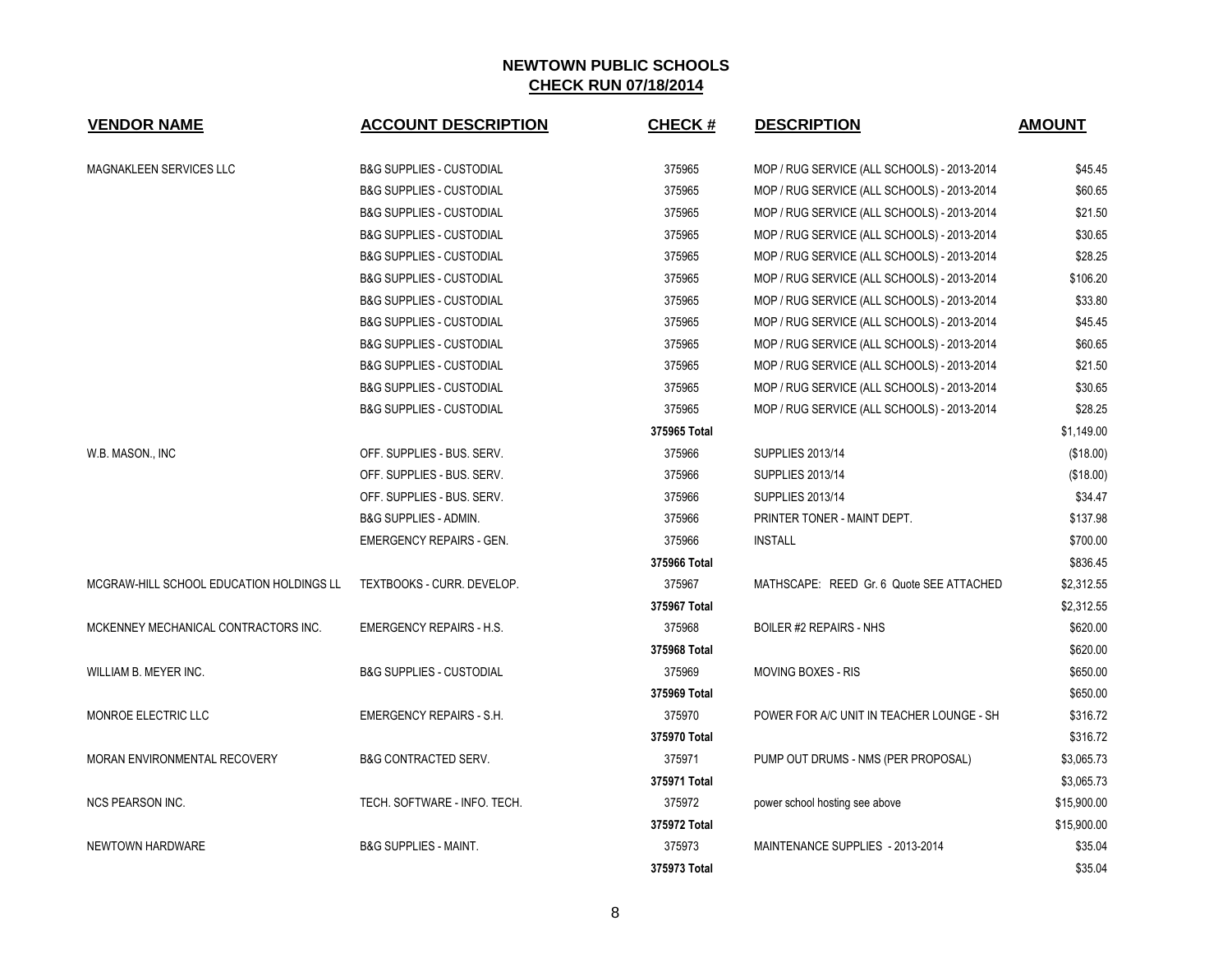| <b>VENDOR NAME</b>                | <b>ACCOUNT DESCRIPTION</b>          | <b>CHECK#</b> | <b>DESCRIPTION</b>                                     | <b>AMOUNT</b> |
|-----------------------------------|-------------------------------------|---------------|--------------------------------------------------------|---------------|
| NEWTOWN HIGH SCHOOL               | <b>INSTR. SUPPLIES - GUIDANCE</b>   | 375974        | Proctor Payment - ACT, Saturday, June 14, 2014 NO SHI  | \$1,695.59    |
|                                   |                                     | 375974 Total  |                                                        | \$1,695.59    |
| NEWTOWN POLICE DEPT.              | CONTRACTED SERV. - CLASSROOM        | 375975        | Payment for Police Officers for traffic control at NHS | \$510.96      |
|                                   |                                     | 375975 Total  |                                                        | \$510.96      |
| PC & MAC EXCHANGE                 | REPAIRS - INFO. TECH.               | 375976        | AC Adapter Dell Latitude 5420 Part 788348 -            | \$75.00       |
|                                   | REPAIRS - INFO. TECH.               | 375976        | ShippingQUOTE 118327                                   | \$15.00       |
|                                   |                                     | 375976 Total  |                                                        | \$90.00       |
| <b>J.W. PEPPER &amp; SON INC.</b> | <b>INSTR. SUPPLIES - MUSIC</b>      | 375977        | <b>Instructional Supplies</b>                          | \$2.25        |
|                                   |                                     | 375977 Total  |                                                        | \$2.25        |
| PERKINS SCHOOL FOR THE BLIND      | TUITION - OUT-OF-DISTRICT           | 375978        | TUITION - OUT-OF-DISTRICT                              | \$17,314.40   |
|                                   |                                     | 375978 Total  |                                                        | \$17,314.40   |
| <b>LISA PETROVICH</b>             | OFF. SUPPLIES - ADMIN.              | 375979        | <b>EOY MEETING EXPENSE</b>                             | \$76.39       |
|                                   |                                     | 375979 Total  |                                                        | \$76.39       |
| PLAYGROUND MEDIC                  | <b>B&amp;G CONTRACTED SERV.</b>     | 375980        | PLAYGROUND EQUIP REPAIRS - HAWL                        | \$4,690.00    |
|                                   |                                     | 375980 Total  |                                                        | \$4,690.00    |
| PROJECT ADVENTURE, INC            | INSTR. SUPPLIES - PROJECT ADVENTURE | 375981        | 7/16 Orange static rope 120 ft. Item J71225            | \$432.00      |
|                                   | INSTR. SUPPLIES - PROJECT ADVENTURE | 375981        | Universal Harness, XL Item H71130                      | \$55.00       |
|                                   | INSTR. SUPPLIES - PROJECT ADVENTURE | 375981        | Universal harness, SM, Item J71131                     | \$55.00       |
|                                   | INSTR. SUPPLIES - PROJECT ADVENTURE | 375981        | All purpose timer, Itm J557                            | \$8.95        |
|                                   | INSTR. SUPPLIES - PROJECT ADVENTURE | 375981        | Petzl Elios Helmet, Adult, Item j71618                 | \$72.00       |
|                                   | INSTR. SUPPLIES - PROJECT ADVENTURE | 375981        | Shipping charge                                        | \$80.98       |
|                                   |                                     | 375981 Total  |                                                        | \$703.93      |
| <b>RAYBURN MUSIC CT</b>           | <b>REPAIRS - MUSIC</b>              | 375982        | Repairs - see attached.                                | \$150.00      |
|                                   |                                     | 375982 Total  |                                                        | \$150.00      |
| REALLY GOOD STUFF INC.            | TEXTBOOKS - CLASSROOM               | 375983        | CLASSROOM LIBRARY RACK WITH CHAPTER BOOK               | \$159.61      |
|                                   | TEXTBOOKS - CLASSROOM               | 375983        | UPPERCASE & LOWERCASE STAMPS#305354HAL                 | \$37.98       |
|                                   | TEXTBOOKS - CLASSROOM               | 375983        | <b>SHIPPING</b>                                        | \$25.68       |
|                                   |                                     | 375983 Total  |                                                        | \$223.27      |
| <b>RING'S END</b>                 | <b>EMERGENCY REPAIRS - GEN.</b>     | 375984        | <b>SUPPLIES 2013/14</b>                                | \$65.02       |
|                                   | <b>EMERGENCY REPAIRS - GEN.</b>     | 375984        | <b>SUPPLIES 2013/14</b>                                | \$112.00      |
|                                   |                                     | 375984 Total  |                                                        | \$177.02      |
| SHI INTERNATIONAL CORP.           | EQUIPMENT - INFO. TECH.             | 375985        | HP SFP (mini-GBIC) transceiver module J4858C           | \$265.70      |
|                                   | EQUIPMENT - INFO. TECH.             | 375985        | HP SFP (mini-GBIC) transceiver module J4858C           | \$81.30       |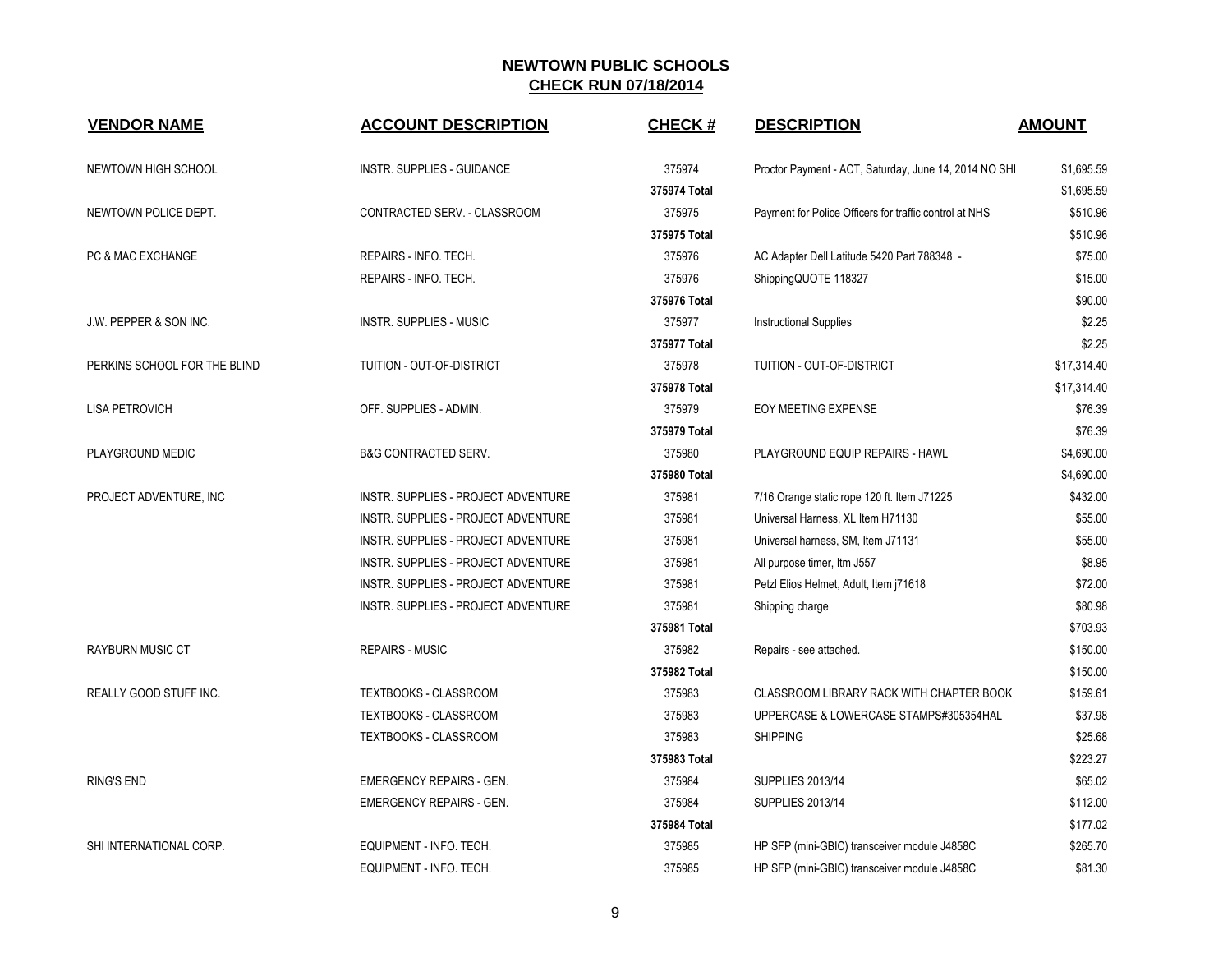| <b>VENDOR NAME</b>                       | <b>ACCOUNT DESCRIPTION</b>              | <b>CHECK#</b> | <b>DESCRIPTION</b>                           | <b>AMOUNT</b> |
|------------------------------------------|-----------------------------------------|---------------|----------------------------------------------|---------------|
| SHI INTERNATIONAL CORP.                  | EQUIPMENT - INFO. TECH.                 | 375985        | HP SFP (mini-GBIC) transceiver module J4858C | \$206.20      |
|                                          |                                         | 375985 Total  |                                              | \$553.20      |
| SODEXO, INC. & AFFILIATES                | OFF. SUPPLIES - ADMIN.                  | 375986        | <b>GRADUATION REFRESHMENTS</b>               | \$336.25      |
|                                          |                                         | 375986 Total  |                                              | \$336.25      |
| THE SOUTHFIELD CENTER FOR PSYCH SERVICES | CONTRACTED SERV. - SP/HEAR.             | 375987        | RECORD REVIEW SPEECN CB                      | \$2,800.00    |
|                                          |                                         | 375987 Total  |                                              | \$2,800.00    |
| STATE OF CONNECTICUT                     | PROF. SERV. - B. & G.                   | 375988        | ELEVATOR RENEWAL                             | \$240.00      |
|                                          |                                         | 375988 Total  |                                              | \$240.00      |
| SUPERIOR CLEANERS AND TAILORS            | INSTR. SUPPLIES - SP. ED. PREK-8        | 375989        | STARR PROGRAM LAUNDRY                        | \$15.45       |
|                                          | INSTR. SUPPLIES - SP. ED. PREK-8        | 375989        | STARR PROGRAM LAUNDRY                        | \$15.68       |
|                                          |                                         | 375989 Total  |                                              | \$31.13       |
| <b>SUPERTECH</b>                         | <b>EMERGENCY REPAIRS - RIS.</b>         | 375990        | <b>CONTACTED LEVITON TO DISCUSS SYS</b>      | \$1,114.00    |
|                                          |                                         | 375990 Total  |                                              | \$1,114.00    |
| TAX COLLECTOR NEWTOWN                    | WATER - RIS.                            | 375991        | REED WATER USAGE APR-JUN 2014                | \$1,407.11    |
|                                          | SEWER OPERATION & MAINT.                | 375991        | H/S SEWER USE JUN 2014                       | \$2,717.79    |
|                                          | SEWER OPERATION & MAINT.                | 375991        | REED SEWER USAGE APR-JUN 2014                | \$986.45      |
|                                          |                                         | 375991 Total  |                                              | \$5,111.35    |
| THOMSON REUTERS - WEST                   | SUPPLIES - LIBRARY                      | 375992        | QUINLAN SCHOOL LAW BULLETIN                  | \$314.04      |
|                                          |                                         | 375992 Total  |                                              | \$314.04      |
| THYSSENKRUPP ELEVATOR CORP               | <b>EMERGENCY REPAIRS - S.H.</b>         | 375993        | ELEVATOR REPAIR - SH                         | \$1,510.00    |
|                                          |                                         | 375993 Total  |                                              | \$1,510.00    |
| TRI-LIFT INC.                            | <b>B&amp;G CONTRACTED SERV.</b>         | 375994        | PERIODIC MAINT PERFORMED                     | \$176.17      |
|                                          |                                         | 375994 Total  |                                              | \$176.17      |
| WILLCO SALES & SERVICE IN                | <b>EMERGENCY REPAIRS - H.S.</b>         | 375995        | CAFÉ TOTAL DOORS FRAME REPAIRS               | \$275.00      |
|                                          |                                         | 375995 Total  |                                              | \$275.00      |
| YANKEEGAS                                | PROPANE & NATURAL GAS - HAW.            | 375996        | HAWLEY NATURAL GAS FOR JUNE                  | \$806.13      |
|                                          | PROPANE & NATURAL GAS - RIS.            | 375996        | RIS NATURAL GAS - MAY & JUNE                 | \$2,341.27    |
|                                          | <b>PROPANE &amp; NATURAL GAS - M.S.</b> | 375996        | NMS NATURAL GAS FOR JUNE                     | \$169.50      |
|                                          | PROPANE & NATURAL GAS - M.S.            | 375996        | NMS NATURAL GAS FOR JUNE                     | \$188.20      |
|                                          | PROPANE & NATURAL GAS - H.S.            | 375996        | NHS NATURAL GAS - MAY & JUNE                 | \$5,715.29    |
|                                          | PROPANE & NATURAL GAS - H.S.            | 375996        | NHS NATURAL GAS - MAY & JUNE                 | \$233.17      |
|                                          |                                         | 375996 Total  |                                              | \$9,453.56    |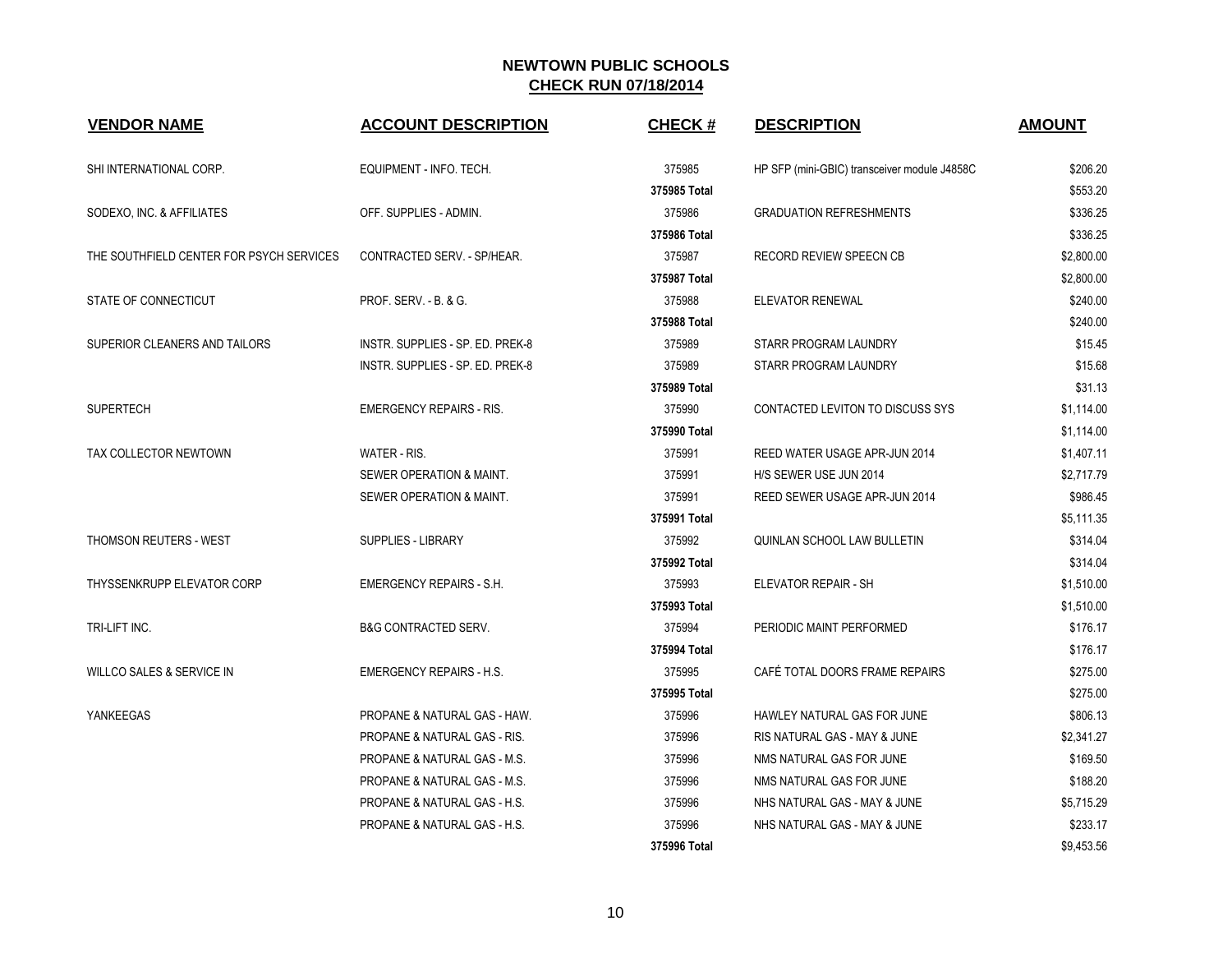| <b>VENDOR NAME</b>                                         | <b>ACCOUNT DESCRIPTION</b>       | <b>CHECK#</b> | <b>DESCRIPTION</b>                                    | <b>AMOUNT</b> |
|------------------------------------------------------------|----------------------------------|---------------|-------------------------------------------------------|---------------|
| ADMINISTRATOR UNEMPLOYMENT COMPENSATION UNEMPLOYMENT COMP. |                                  | 375997        | MAY 2014 UNEMPLOYMENT 00-017-96                       | \$996.00      |
|                                                            |                                  | 375997 Total  |                                                       | \$996.00      |
| AMERICAN LIBRARY ASSOC.                                    | MEMBERSHIPS - LIBRARY            | 375998        | renewal-regular membership                            | \$133.00      |
|                                                            | MEMBERSHIPS - LIBRARY            | 375998        | membership                                            | \$50.00       |
|                                                            |                                  | 375998 Total  |                                                       | \$183.00      |
| AT&T                                                       | <b>TELEPHONE &amp; CABLE</b>     | 375999        | <b>SERVICES 2013/14</b>                               | \$83.03       |
|                                                            |                                  | 375999 Total  |                                                       | \$83.03       |
| <b>BAGEL DELIGHT</b>                                       | OFF. SUPPLIES - SUPER.           | 376000        | <b>BAGELS REED LIBRARARY</b>                          | \$240.00      |
|                                                            | OTHER SUPPLIES - STAFF DEVELOP.  | 376000        | Apple Training July 1,2, 2014 Invoice 103/104         | \$159.00      |
|                                                            | OTHER SUPPLIES - STAFF DEVELOP.  | 376000        | Summer School Staff Orientation 7/1/2014 Invoice #101 | \$75.00       |
|                                                            | OTHER SUPPLIES - STAFF DEVELOP.  | 376000        | ReadersWksp 7/8-7/11/2014 Invoice #105                | \$525.00      |
|                                                            | OTHER SUPPLIES - STAFF DEVELOP.  | 376000        | Apple Training July 1,2, 2014 Invoice 103/104         | \$159.00      |
|                                                            |                                  | 376000 Total  |                                                       | \$1,158.00    |
| THE BOOKSOURCE                                             | TEXTBOOKS - CURR. DEVELOP.       | 376001        | ASSOR BOOKS                                           | \$235.65      |
|                                                            |                                  | 376001 Total  |                                                       | \$235.65      |
| BOTSFORD POSTMASTER                                        | POSTAGE - ADMIN.                 | 376002        | Postage for summer mailings                           | \$245.00      |
|                                                            |                                  | 376002 Total  |                                                       | \$245.00      |
| C-CO TECHNOLOGY INC.                                       | CONTRACTED SERV. - INFO. TECH.   | 376003        | Install and cables to make a computer lab in E2       | \$3,600.00    |
|                                                            |                                  | 376003 Total  |                                                       | \$3,600.00    |
| CABE                                                       | PROF. SERV. - SUPER.             | 376004        | DEVELOPMENT OF NEW POLICY MANUAL                      | \$6,750.00    |
|                                                            |                                  | 376004 Total  |                                                       | \$6,750.00    |
| CANON FINANCIAL SERVICES INC                               | COPIER RENTAL - CLASSROOM        | 376005        | 4 QTR OF COPIER CONTRACT 2014/15                      | \$2,682.18    |
|                                                            | COPIER RENTAL - CLASSROOM        | 376005        | 4 QTR OF COPIER CONTRACT 2014/15                      | \$4,224.97    |
|                                                            | COPIER RENTAL - CLASSROOM        | 376005        | 4 QTR OF COPIER CONTRACT 2014/15                      | \$3,108.93    |
|                                                            | COPIER RENTAL - CLASSROOM        | 376005        | 4 QTR OF COPIER CONTRACT 2014/15                      | \$2,676.91    |
|                                                            | COPIER RENTAL - CLASSROOM        | 376005        | 4 QTR OF COPIER CONTRACT 2014/15                      | \$6,085.28    |
| CANON FINANCIAL SERVICES INC                               | COPIER RENTAL - CLASSROOM        | 376005        | 4 QTR OF COPIER CONTRACT 2014/15                      | \$7,633.34    |
|                                                            | COPIER RENTAL - CLASSROOM        | 376005        | 4 QTR OF COPIER CONTRACT 2014/15                      | \$15,136.88   |
|                                                            | COPIER RENTAL - BUS. SERV.       | 376005        | 4 QTR OF COPIER CONTRACT 2014/15                      | \$9,416.51    |
|                                                            |                                  | 376005 Total  |                                                       | \$50,965.00   |
| CES                                                        | TUITION - OUT-OF-DISTRICT        | 376006        | TUITION - OUT-OF-DISTRICT                             | \$11,350.00   |
|                                                            | <b>TUITION - OUT-OF-DISTRICT</b> | 376006        | TUITION - OUT-OF-DISTRICT                             | \$11,350.00   |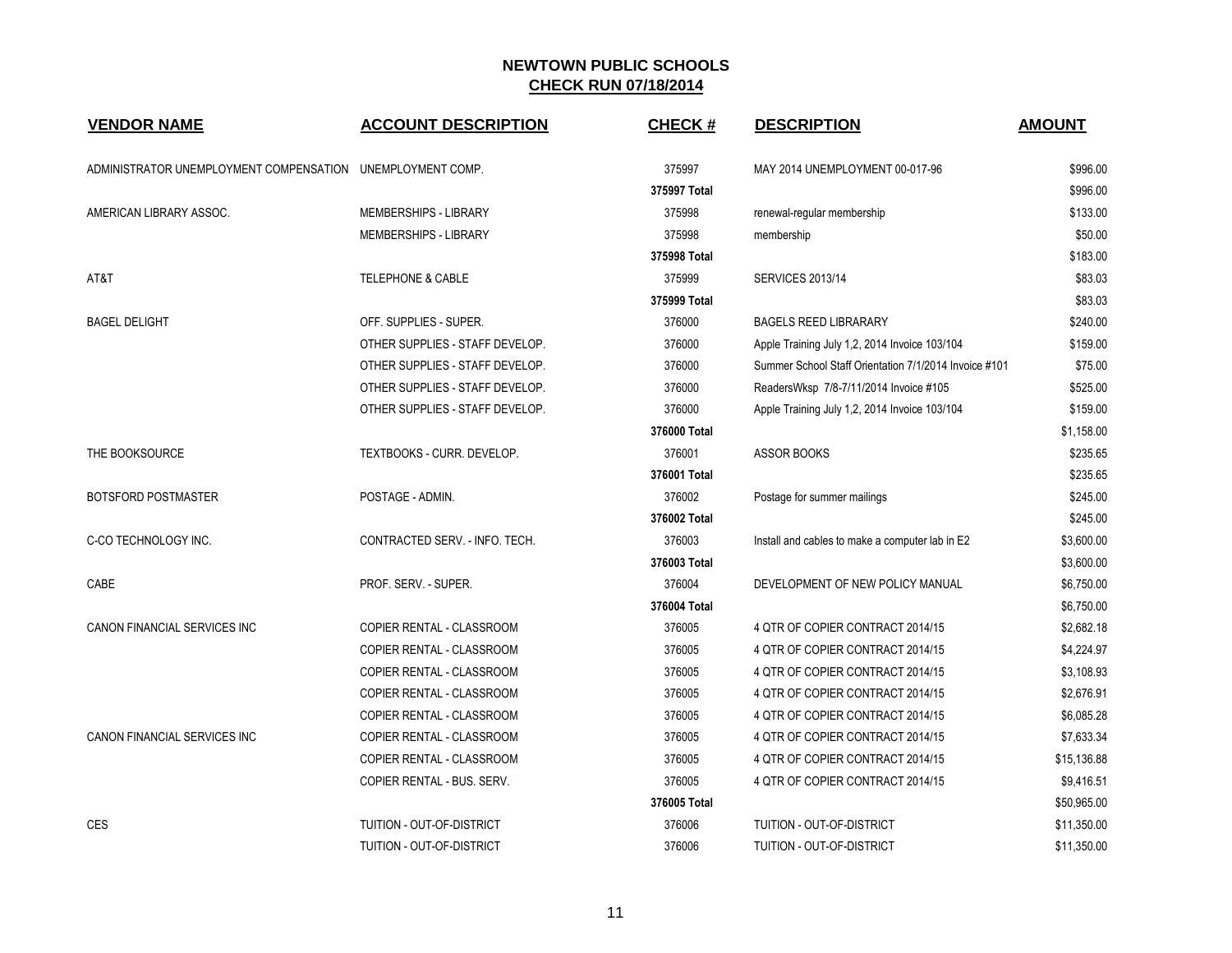| <b>VENDOR NAME</b>                  | <b>ACCOUNT DESCRIPTION</b>       | <b>CHECK#</b> | <b>DESCRIPTION</b>                                      | <b>AMOUNT</b> |
|-------------------------------------|----------------------------------|---------------|---------------------------------------------------------|---------------|
| CES                                 | TUITION - OUT-OF-DISTRICT        | 376006        | SUMMER TUITION EP                                       | \$4,542.00    |
|                                     |                                  | 376006 Total  |                                                         | \$27,242.00   |
|                                     | ADVERTISING - SUPER.             | 376007        | <b>CTREAP ENROLLMENT</b>                                | \$590.00      |
|                                     |                                  | 376007 Total  |                                                         | \$590.00      |
| <b>CIRMA</b>                        | LIABILITY/UMBRELLA INS.          | 376008        | 1ST QTR LAP PREMIUM 2014/15                             | \$69,535.00   |
|                                     |                                  | 376008 Total  |                                                         | \$69,535.00   |
|                                     | WORKERS COMP.                    | 376009        | 1ST QTR WC PREMIUM 2014/15                              | \$114,482.00  |
|                                     |                                  | 376009 Total  |                                                         | \$114,482.00  |
| CONN CENTER FOR CHILD DEVELOPMENT   | TUITION - OUT-OF-DISTRICT        | 376010        | TUITION - OUT-OF-DISTRICT                               | \$41,500.00   |
|                                     |                                  | 376010 Total  |                                                         | \$41,500.00   |
| THE CONNECTICUT LIBRARY ASSOCIATION | MEMBERSHIPS - LIBRARY            | 376011        | Membership                                              | \$75.00       |
|                                     |                                  | 376011 Total  |                                                         | \$75.00       |
| COOPERATIVE EDUCATIONAL SERVICES    | PROF. SERV. - SUPER.             | 376012        | <b>HOUSING MARKETING ANAYSIS</b>                        | \$2,675.00    |
|                                     |                                  | 376012 Total  |                                                         | \$2,675.00    |
| COUNTY ELECTRIC CONSTRUCTION INC.   | B. & G. IMPROVE - M.S.           | 376013        | UPGRADE ELECTRICAL - NMS (PER QUOTE)                    | \$9,000.00    |
|                                     |                                  | 376013 Total  |                                                         | \$9,000.00    |
| SUZANNE D'ERAMO                     | OFF. SUPPLIES - SUPER.           | 376014        | HS ASST PRINCIPAL SEARCH COMM MEALS                     | \$166.70      |
|                                     |                                  | 376014 Total  |                                                         | \$166.70      |
| <b>DECKWORKS LLC</b>                | B. & G. IMPROVE - HOM.           | 376015        | EXTERIOR DOORS / WINDOWS / LINTELS                      | \$20,000.00   |
|                                     |                                  | 376015 Total  |                                                         | \$20,000.00   |
| DELL MARKETING L.P.                 | INSTR. SUPPLIES - SP. ED. PREK-8 | 376016        | OPEN PO FOR CARTRIDGES                                  | \$112.09      |
|                                     | INSTR. SUPPLIES - SP. ED. PREK-8 | 376016        | OPEN PO FOR CARTRIDGES                                  | \$112.09      |
|                                     |                                  | 376016 Total  |                                                         | \$224.18      |
| <b>DISCOVERY EDUCATION</b>          | CONTRACTED SERV. - COMPUTER ED.  | 376017        | RENEWAL OF DE STREAMING MIDDLE/ELEM SCH                 | \$2,600.00    |
|                                     |                                  | 376017 Total  |                                                         | \$2,600.00    |
| DISCOVERY EDUCATION                 | CONTRACTED SERV. - LIBRARY       | 376018        | Discovery Ed Streaming renewal 8/01/14-7/31/15          | \$1,600.00    |
|                                     |                                  | 376018 Total  |                                                         | \$1,600.00    |
| E-RATE ONLINE, LLC                  | CONTRACTED SERV. - INFO. TECH.   | 376019        | Newtown USF Program: USF Filing Services 2014-2015      | \$2,825.00    |
|                                     |                                  | 376019 Total  |                                                         | \$2,825.00    |
| EBSCO                               | <b>SUPPLIES - LIBRARY</b>        | 376020        | Subscription renewal for magazines. Please see attached | \$548.48      |
|                                     | <b>SUPPLIES - LIBRARY</b>        | 376020        | Spine labels for magazines. NO SHIPPING.                | \$11.85       |
|                                     |                                  | 376020 Total  |                                                         | \$560.33      |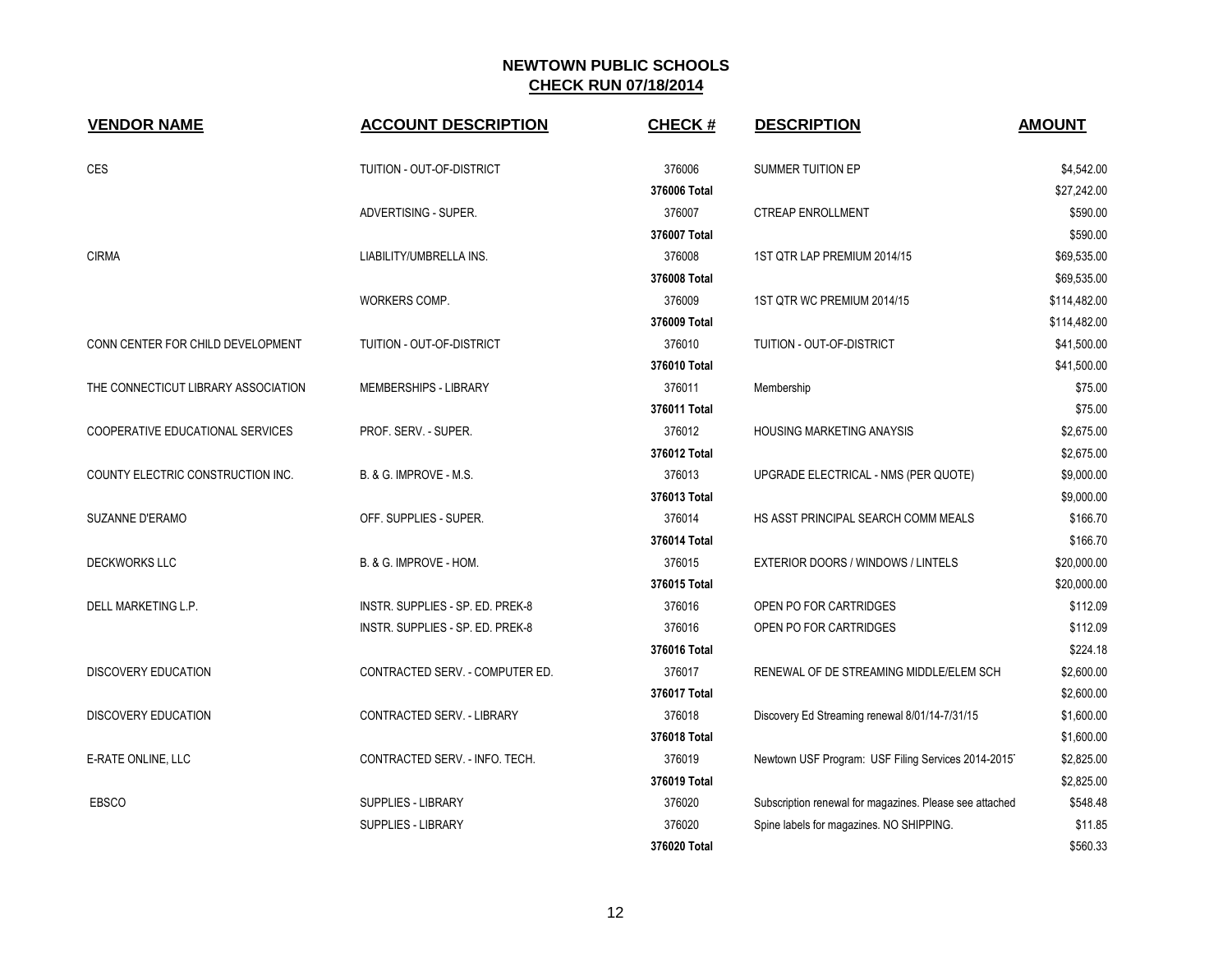| <b>VENDOR NAME</b>                       | <b>ACCOUNT DESCRIPTION</b>          | CHECK#       | <b>DESCRIPTION</b>                               | <b>AMOUNT</b> |
|------------------------------------------|-------------------------------------|--------------|--------------------------------------------------|---------------|
| EDUCATION CONNECTION                     | PROF. SERV. - TRANSITIONAL          | 376021       | <b>ITINERANT PROGRAM 2014</b>                    | \$991.69      |
|                                          |                                     | 376021 Total |                                                  | \$991.69      |
| EPS LITERACY & INTERVENTION              | INSTR. SUPPLIES - SP. ED. PREK-8    | 376022       | ORDER AS PER ATTACHED                            | \$415.05      |
|                                          | INSTR. SUPPLIES - SP. ED. PREK-8    | 376022       | <b>SHIPPING</b>                                  | \$41.51       |
|                                          | INSTR. SUPPLIES - SP. ED. H.S.      | 376022       | ORDER AS PER ATTACHED                            | \$658.50      |
|                                          | INSTR. SUPPLIES - SP. ED. H.S.      | 376022       | <b>SHIPPING</b>                                  | \$65.85       |
|                                          |                                     | 376022 Total |                                                  | \$1,180.91    |
| <b>BARRY FALCONER</b>                    | <b>B&amp;G SUPPLIES - CUSTODIAL</b> | 376023       | SHOE S (40879) 06/28/14                          | \$100.00      |
|                                          |                                     | 376023 Total |                                                  | \$100.00      |
| FOLLETT SCHOOL SOLUTIONS, INC.           | CONTRACTED SERV. - LIBRARY          | 376024       | 1 year subscription to Digital content solutions | \$398.00      |
|                                          |                                     | 376024 Total |                                                  | \$398.00      |
| <b>GLOBAL MECHANICAL LLC</b>             | <b>B&amp;G CONTRACTED SERV.</b>     | 376025       | HVAC PREV MAINT CONTRACT 2014-2015 (HOM)         | \$6,875.00    |
|                                          | <b>B&amp;G CONTRACTED SERV.</b>     | 376025       | HVAC PREV MAINT CONTRACT 2014-2015 - RIS         | \$16,275.00   |
|                                          | <b>B&amp;G CONTRACTED SERV.</b>     | 376025       | <b>HVAC PREV MAINT CONTRACT 2014-2015</b>        | \$9,875.25    |
|                                          | <b>B&amp;G CONTRACTED SERV.</b>     | 376025       | HVAC PREV MAINT CONTRACT 2014-2015 - NHS         | \$27,125.00   |
|                                          |                                     | 376025 Total |                                                  | \$60,150.25   |
| GOLDIE AND LIBRO MUSIC CENTER LLC        | <b>INSTR. SUPPLIES - MUSIC</b>      | 376026       | MUSIC SUPPLIES-2014-15                           | \$110.00      |
|                                          | <b>INSTR. SUPPLIES - MUSIC</b>      | 376026       | MUSIC SUPPLIES-2014-15                           | \$110.00      |
|                                          |                                     | 376026 Total |                                                  | \$220.00      |
| <b>HERITAGE HOTEL</b>                    | <b>INSTR. SUPPLIES - CLASSROOM</b>  | 376027       | LEADERSHIP TEAM RETREAT                          | \$398.40      |
|                                          |                                     | 376027 Total |                                                  | \$398.40      |
| HIGH NOON BOOKS ACADEMIC THERAPY PUBLICA | <b>INSTR. SUPPLIES - SP/HEAR.</b>   | 376028       | ITEM 8338-2 TEST OF AUDITORY PROCESSING          | \$320.00      |
|                                          | INSTR. SUPPLIES - SP/HEAR.          | 376028       | ITEM 8339-0 MANUAL                               | \$120.00      |
|                                          | INSTR. SUPPLIES - SP/HEAR.          | 376028       | <b>SHIPPING</b>                                  | \$44.00       |
|                                          |                                     | 376028 Total |                                                  | \$484.00      |
| INGERSOLL AUTO OF DANBURY                | EQUIPMENT - MAINTENANCE             | 376029       | 2006 SATURN VUE AWD 4DR WAGON - PER QUOTE        | \$13,895.00   |
|                                          |                                     | 376029 Total |                                                  | \$13,895.00   |
| W.B. MASON., INC                         | OFF. SUPPLIES - BUS. SERV.          | 376030       | <b>SUPPLIES 2014/15</b>                          | \$254.31      |
|                                          | OFF. SUPPLIES - BUS. SERV.          | 376030       | <b>SUPPLIES 2014/15</b>                          | \$37.47       |
|                                          | OFF. SUPPLIES - BUS. SERV.          | 376030       | <b>SUPPLIES 2014/15</b>                          | \$37.47       |
|                                          | OFF. SUPPLIES - BUS. SERV.          | 376030       | <b>SUPPLIES 2014/15</b>                          | \$213.65      |
|                                          | OFF. SUPPLIES - BUS. SERV.          | 376030       | <b>SUPPLIES 2014/15</b>                          | \$33.99       |
|                                          | OFF. SUPPLIES - BUS. SERV.          | 376030       | <b>SUPPLIES 2014/15</b>                          | \$47.17       |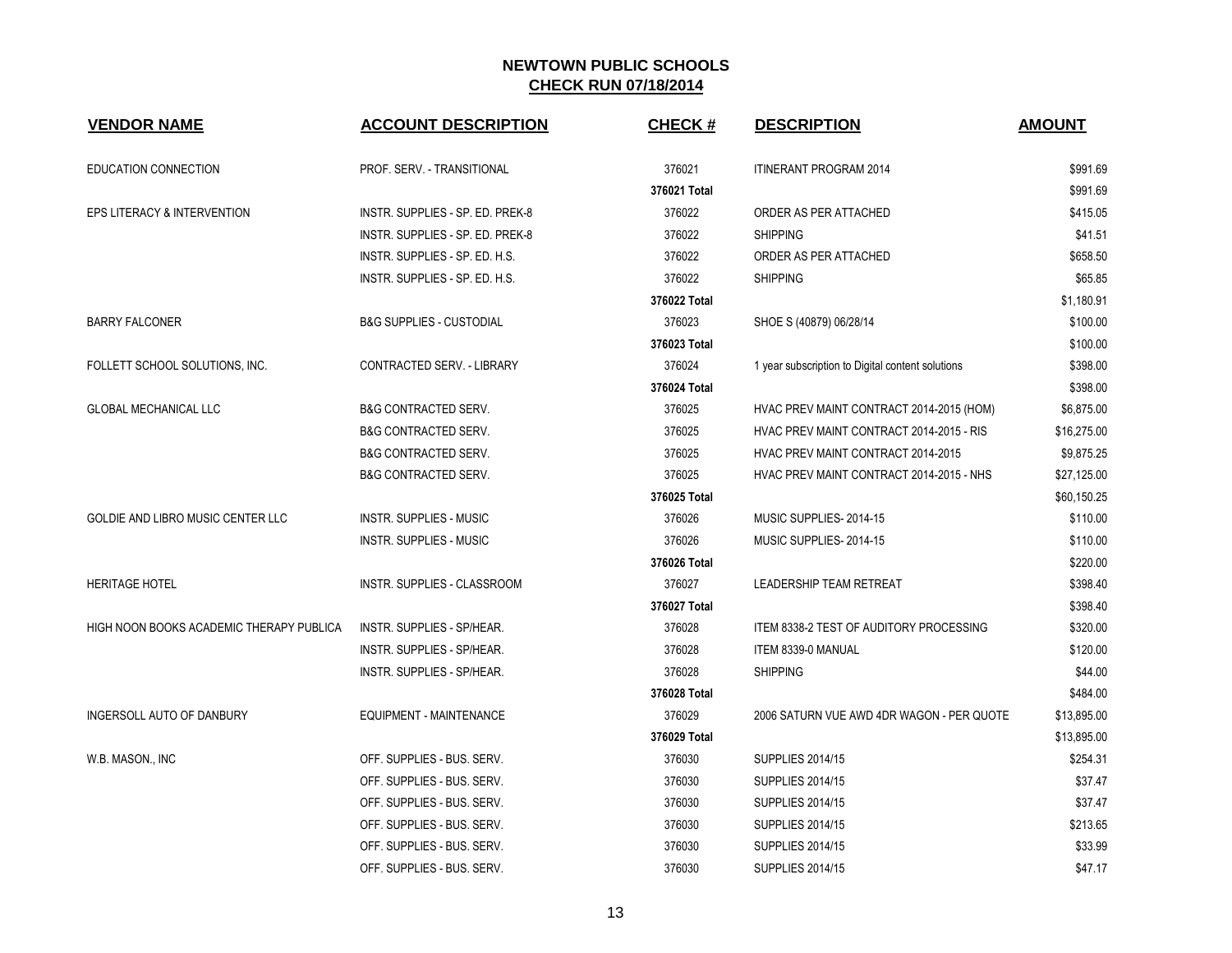| <b>VENDOR NAME</b>                       | <b>ACCOUNT DESCRIPTION</b>        | <b>CHECK#</b> | <b>DESCRIPTION</b>                         | <b>AMOUNT</b> |
|------------------------------------------|-----------------------------------|---------------|--------------------------------------------|---------------|
| W.B. MASON., INC                         | INSTR. SUPPLIES - SP. ED. PREK-8  | 376030        | PLEASE ORDER AS PER ATTACHED               | \$198.88      |
|                                          |                                   | 376030 Total  |                                            | \$822.94      |
| <b>MASTRI BUILDERS LLC</b>               | B. & G. IMPROVE - RIS.            | 376031        | <b>FLASHING AT ROOF PENETRATIONS</b>       | \$14,250.00   |
|                                          |                                   | 376031 Total  |                                            | \$14,250.00   |
| <b>NCS PEARSON INC.</b>                  | INSTR. SUPPLIES - SP. ED. PREK-8  | 376032        | ITEM 31267 KEY MATH 3 ESSENTIAL RESOURSCES | \$822.00      |
|                                          | INSTR. SUPPLIES - SP. ED. PREK-8  | 376032        | <b>SHIPPING</b>                            | \$41.10       |
|                                          |                                   | 376032 Total  |                                            | \$863.10      |
| <b>NCSM</b>                              | MEMBERSHIPS - CLASSROOM           | 376033        | membership                                 | \$85.00       |
|                                          |                                   | 376033 Total  |                                            | \$85.00       |
| <b>NCTM</b>                              | MEMBERSHIPS - CLASSROOM           | 376034        | Membership                                 | \$87.00       |
|                                          |                                   | 376034 Total  |                                            | \$87.00       |
| NEWTOWN BOARD OF EDUCATION               | DUE FROM EDUCATION FUNDS          | 376035        | LOAN TO GRANTS FUND FOR DOJ GRANT          | \$400,000.00  |
|                                          |                                   | 376035 Total  |                                            | \$400,000.00  |
| NEWTOWN CONTINING ED.                    | <b>TEACHERS - SUMMER PROGRAMS</b> | 376036        | <b>SMART BOTH SESSIONS</b>                 | \$6,265.00    |
|                                          |                                   | 376036 Total  |                                            | \$6,265.00    |
| NEWTOWN FLORIST OF CT, LLC               | OFF. SUPPLIES - ADMIN.            | 376037        | <b>FLOWERS FOR GRADUATION</b>              | \$1,500.00    |
|                                          |                                   | 376037 Total  |                                            | \$1,500.00    |
| THE NIXON COMPANY                        | <b>INSTR. SUPPLIES - SPORTS</b>   | 376038        | <b>BANNER</b>                              | \$290.00      |
|                                          |                                   | 376038 Total  |                                            | \$290.00      |
| <b>DONNA NORLING</b>                     | POSTAGE - ADMIN.                  | 376039        | POSTAGE FOR STUDENT RECORDS                | \$3.29        |
|                                          | OFF. SUPPLIES - ADMIN.            | 376039        | <b>MEETINGS EXP</b>                        | \$45.54       |
|                                          |                                   | 376039 Total  |                                            | \$48.83       |
| NORTHWEST EVALUATION ASSOCATION          | CONTRACTED SERV. - STAFF DEVELOP. | 376040        | Web-Based MAP: Math, Reading and Language  | \$31,663.50   |
|                                          |                                   | 376040 Total  |                                            | \$31,663.50   |
| <b>NSTA MEMBER SERVICES</b>              | MEMBERSHIPS - CLASSROOM           | 376041        | Membership                                 | \$75.00       |
|                                          |                                   | 376041 Total  |                                            | \$75.00       |
| LORI L. OVERLAND M.S. CCC                | CONTRACTED SERV. - SP/HEAR.       | 376042        | CONTRACTED SERV. - SP/HEAR.                | \$500.00      |
|                                          |                                   | 376042 Total  |                                            | \$500.00      |
| PARK SEED WHOLESALE INC.                 | INSTR. SUPPLIES - C.W.E.          | 376043        | 14 DEEP ROUND CLIP ON SAUCER SPC 1400      | \$51.00       |
|                                          | INSTR. SUPPLIES - C.W.E.          | 376043        | <b>HANDLING</b>                            | \$33.72       |
|                                          |                                   | 376043 Total  |                                            | \$84.72       |
| PERSHING LLC FBO TOWN OF NEWTOWN PENSION | PENSION PLAN                      | 376044        | NEWTOWN PENSION PLAN BOE 2014/15           | \$402,958.00  |
|                                          |                                   | 376044 Total  |                                            | \$402,958.00  |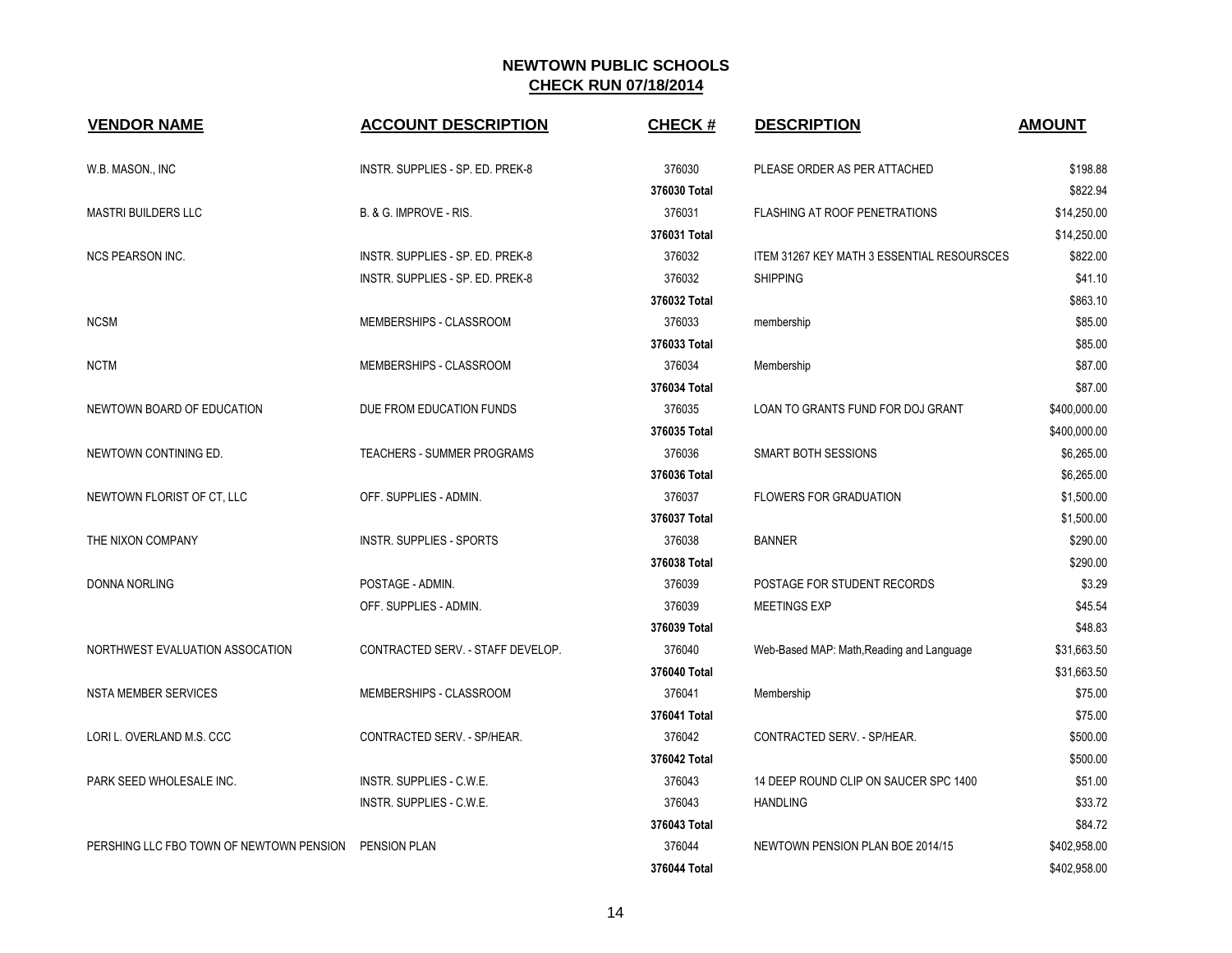| <b>VENDOR NAME</b>             | <b>ACCOUNT DESCRIPTION</b>         | <b>CHECK#</b> | <b>DESCRIPTION</b>                                  | <b>AMOUNT</b> |
|--------------------------------|------------------------------------|---------------|-----------------------------------------------------|---------------|
|                                |                                    |               |                                                     |               |
| PIONEER VALLY BOOKS            | TEXTBOOKS - CLASSROOM              | 376045        | ASSOR SETS & KITS SEE ATTACH                        | \$310.00      |
|                                | <b>TEXTBOOKS - CLASSROOM</b>       | 376045        | <b>SHIPPING</b>                                     | \$31.00       |
|                                |                                    | 376045 Total  |                                                     | \$341.00      |
| YANN PONCIN MD                 | PROF. SERV. - PSYCH/MED. EVAL.     | 376046        | PROF. SERV. - PSYCH/MED. EVAL.                      | \$3,500.00    |
|                                | PROF. SERV. - PSYCH/MED. EVAL.     | 376046        | PROF. SERV. - PSYCH/MED. EVAL.                      | \$3,000.00    |
|                                | PROF. SERV. - PSYCH/MED. EVAL.     | 376046        | PROF. SERV. - PSYCH/MED. EVAL.                      | \$4,500.00    |
|                                |                                    | 376046 Total  |                                                     | \$11,000.00   |
| PSN HOSTING SERVICES           | CONTRACTED SERV. - INFO. TECH.     | 376047        | Legacy customer base support                        | \$2,051.00    |
|                                | CONTRACTED SERV. - INFO. TECH.     | 376047        | <b>Hosting Services</b>                             | \$2,460.00    |
|                                |                                    | 376047 Total  |                                                     | \$4,511.00    |
| <b>REALLY GOOD STUFF INC.</b>  | <b>INSTR. SUPPLIES - CLASSROOM</b> | 376048        | Grid Deluxe Desktop Helpers # 154710CCD             | \$127.24      |
|                                | INSTR. SUPPLIES - CLASSROOM        | 376048        | Classroom Paper Baskets # 160811ccd-no shipping     | \$26.99       |
|                                | INSTR. SUPPLIES - CLASSROOM        | 376048        | Classroom supplies: SEE ATTACHED: 100th day glasses | \$137.61      |
|                                | INSTR. SUPPLIES - CLASSROOM        | 376048        | Shipping                                            | \$19.27       |
|                                | <b>INSTR. SUPPLIES - CLASSROOM</b> | 376048        | Privacy Shield, 154388                              | \$143.56      |
|                                | INSTR. SUPPLIES - CLASSROOM        | 376048        | Shipping/handling                                   | \$20.10       |
|                                |                                    | 376048 Total  |                                                     | \$474.77      |
| RELIANCE COMMUNICATIONS LLC    | CONTRACTED SERV. - INFO. TECH.     | 376049        | Renewal School Messenger 12 months 7/1/14 - 6/30/15 | \$9,320.30    |
|                                |                                    | 376049 Total  |                                                     | \$9,320.30    |
| <b>RUBICON INTERNATIONAL</b>   | CONTRACTED SERV. - STAFF DEVELOP.  | 376050        | Renewal of Atlas Curriculum Management System       | \$26,500.00   |
|                                |                                    | 376050 Total  |                                                     | \$26,500.00   |
| <b>RYDIN DECAL</b>             | <b>SECURITY SUPPLIES</b>           | 376051        | 750 NHS 2014-2015 Student Parking Permits           | \$308.00      |
|                                | <b>SECURITY SUPPLIES</b>           | 376051        | Shipping via UPS Standard Ground                    | \$20.00       |
|                                |                                    | 376051 Total  |                                                     | \$328.00      |
| <b>SOLUTIONS EAP</b>           | EMPLOYEE ASSISTANCE PROGRAM        | 376052        | ANNUAL FEE EAP SERV 2014/15                         | \$600.00      |
|                                |                                    | 376052 Total  |                                                     | \$600.00      |
| SOUTHBURY PRINTING CENTRE, INC | OFF. SUPPLIES - BUS. SERV.         | 376053        | 1000 LETTERHEAD - OFF OF THE SUPERINTENDENT         | \$247.91      |
|                                |                                    | 376053 Total  |                                                     | \$247.91      |
| JOHN STANLEY OFFICE EQUIPMENT  | REPAIRS - INFO. TECH.              | 376054        | Repair Epson 450W MRSF060045L                       | \$358.97      |
|                                |                                    | 376054 Total  |                                                     | \$358.97      |
| SUPER DUPER PUBLICATIONS INC.  | INSTR. SUPPLIES - SP/HEAR.         | 376055        | PLEASE ORDER AS PER ATTACHED                        | \$145.75      |
|                                |                                    | 376055 Total  |                                                     | \$145.75      |